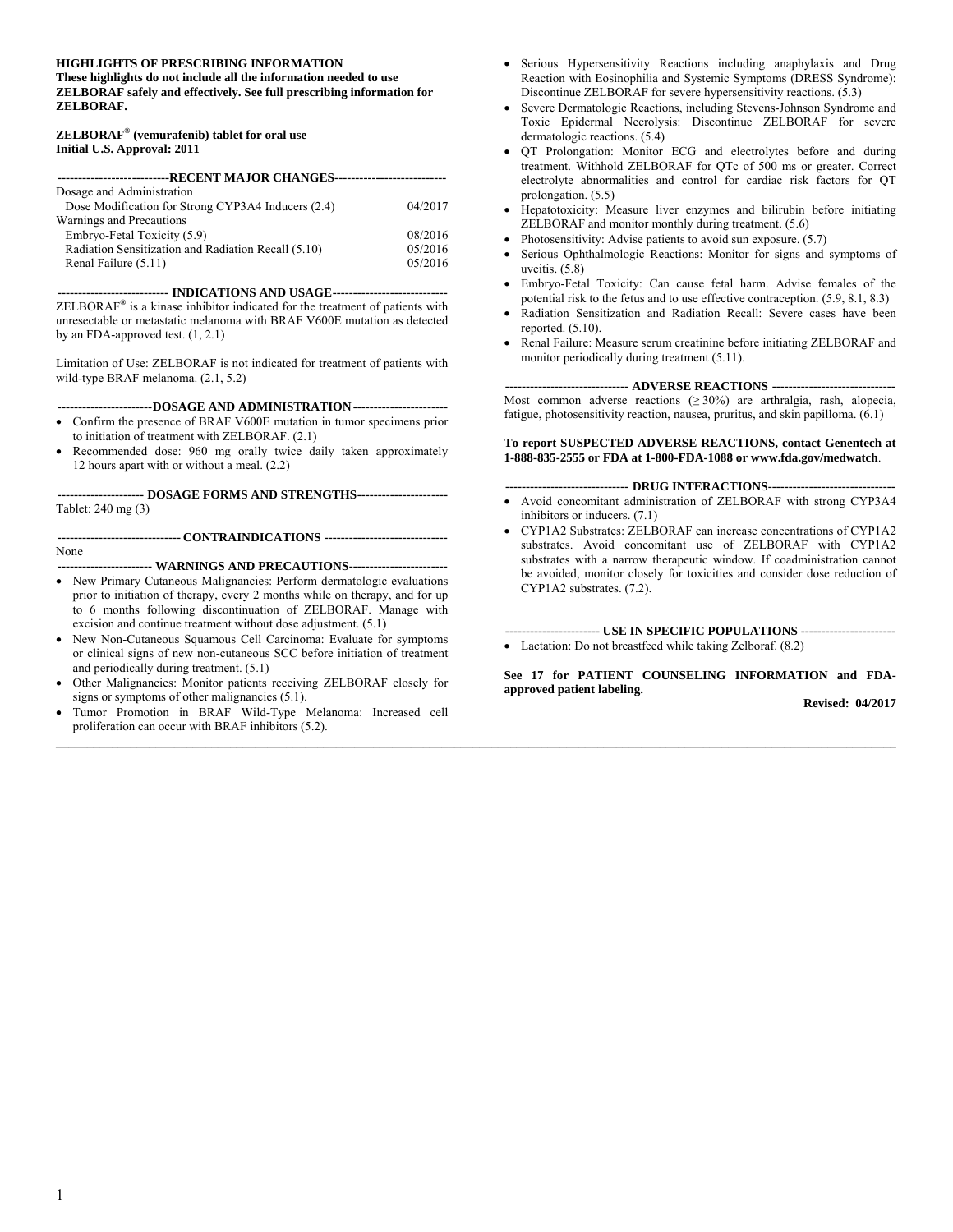#### **FULL PRESCRIBING INFORMATION: CONTENTS\***

- 1 INDICATIONS AND USAGE
- 2 DOSAGE AND ADMINISTRATION
	- 2.1 Patient Selection
	- 2.2 Recommended Dose
	- 2.3 Dose Modifications
	- 2.4 Dose Modification for Strong CYP3A4 Inducers
- 3 DOSAGE FORMS AND STRENGTHS
- 
- 4 CONTRAINDICATIONS<br>5 WARNINGS AND PREC. 5 WARNINGS AND PRECAUTIONS
- 5.1 New Primary Malignancies
	- 5.2 Tumor Promotion in BRAF Wild-Type Melanoma
	- 5.3 Hypersensitivity Reactions
	- 5.4 Dermatologic Reactions
	- 5.5 QT Prolongation
	- 5.6 Hepatotoxicity
	- 5.7 Photosensitivity
	- 5.8 Ophthalmologic Reactions
	- 5.9 Embryo-Fetal Toxicity
	- 5.10 Radiation Sensitization and Radiation Recall
- 5.11 Renal Failure
- 6 ADVERSE REACTIONS
	- 6.1 Clinical Trials Experience
- 6.2 Postmarketing Experience
- 7 DRUG INTERACTIONS
	- 7.1 Effect of Strong CYP3A4 Inhibitors or Inducers on Vemurafenib
- 7.2 Effect of Vemurafenib on CYP1A2 Substrates
- 7.3 Concurrent Ipilimumab
- 7.4 Effect of Vemurafenib on P-gp Substrates
- 8 USE IN SPECIFIC POPULATIONS
	- 8.1 Pregnancy
	- 8.2 Lactation
	- 8.3 Females and Males of Reproductive Potential
	- 8.4 Pediatric Use
	- 8.5 Geriatric Use
	- 8.6 Hepatic Impairment
	- 8.7 Renal Impairment
- 10 OVERDOSAGE
- 11 DESCRIPTION

 $\mathcal{L} = \{ \mathcal{L} = \{ \mathcal{L} = \{ \mathcal{L} = \{ \mathcal{L} = \{ \mathcal{L} = \{ \mathcal{L} = \{ \mathcal{L} = \{ \mathcal{L} = \{ \mathcal{L} = \{ \mathcal{L} = \{ \mathcal{L} = \{ \mathcal{L} = \{ \mathcal{L} = \{ \mathcal{L} = \{ \mathcal{L} = \{ \mathcal{L} = \{ \mathcal{L} = \{ \mathcal{L} = \{ \mathcal{L} = \{ \mathcal{L} = \{ \mathcal{L} = \{ \mathcal{L} = \{ \mathcal{L} = \{ \mathcal{$ 

- 12 CLINICAL PHARMACOLOGY
	- 12.1 Mechanism of Action
	- 12.2 Pharmacodynamics
	- 12.3 Pharmacokinetics
- 13 NONCLINICAL TOXICOLOGY 13.1 Carcinogenesis, Mutagenesis, Impairment of Fertility
	- 13.2 Animal Toxicology and/or Pharmacology
- 14 CLINICAL STUDIES
- 16 HOW SUPPLIED/STORAGE AND HANDLING
- 17 PATIENT COUNSELING INFORMATION

\*Sections or subsections omitted from the full prescribing information are not listed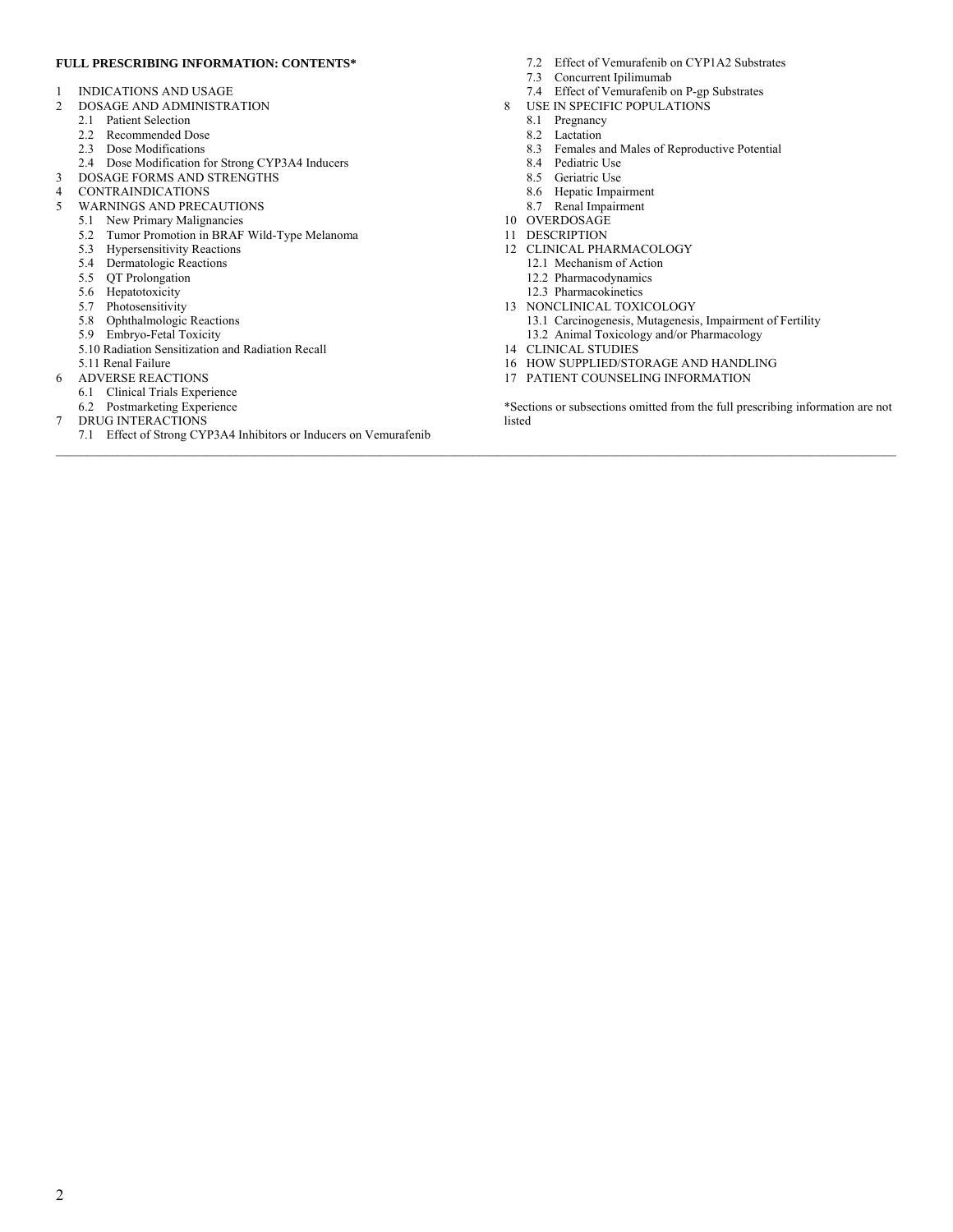### **FULL PRESCRIBING INFORMATION**

# **1 INDICATIONS AND USAGE**

ZELBORAF**®** is indicated for the treatment of patients with unresectable or metastatic melanoma with BRAF V600E mutation as detected by an FDA-approved test.

Limitation of Use: ZELBORAF is not indicated for treatment of patients with wild-type BRAF melanoma *[see Warnings and Precautions (5.2)]*.

# **2 DOSAGE AND ADMINISTRATION**

### **2.1 Patient Selection**

Confirm the presence of BRAF V600E mutation in tumor specimens prior to initiation of treatment with ZELBORAF *[see Warnings and Precautions (5.2)]*. Information on FDA-approved tests for the detection of BRAF V600 mutations in melanoma is available at http://www.fda.gov/CompanionDiagnostics.

### **2.2 Recommended Dose**

The recommended dose of ZELBORAF is 960 mg (four 240 mg tablets) orally every 12 hours with or without a meal. A missed dose can be taken up to 4 hours prior to the next dose.

Treat patients with ZELBORAF until disease progression or unacceptable toxicity occurs.

Do not take an additional dose if vomiting occurs after ZELBORAF administration, but continue with the next scheduled dose.

Do not crush or chew the tablets.

### **2.3 Dose Modifications**

*For New Primary Cutaneous Malignancies:* No dose modifications are recommended.

*For Other Adverse Reactions:* 

Permanently discontinue ZELBORAF for any of the following:

- Grade 4 adverse reaction, first appearance (if clinically appropriate) or second appearance
- QTc prolongation > 500 ms and increased by > 60 ms from pre-treatment values [*see Warnings and Precautions (5.5)*]

Withhold ZELBORAF for NCI-CTCAE (v4.0) intolerable Grade 2 or greater adverse reactions.

Upon recovery to Grade 0–1, restart ZELBORAF at a reduced dose as follows:

- 720 mg twice daily for first appearance of intolerable Grade 2 or Grade 3 adverse reactions
- 480 mg twice daily for second appearance of Grade 2 (if intolerable) or Grade 3 adverse reactions or for first appearance of Grade 4 adverse reaction (if clinically appropriate)

Do not dose reduce to below 480 mg twice daily.

# **2.4 Dose Modification for Strong CYP3A4 Inducers**

Avoid concomitant use of strong CYP3A4 inducers during treatment with ZELBORAF *[see Drug Interactions (7.1) and Clinical Pharmacology (12.3)]*. If concomitant use of a strong CYP3A4 inducer is unavoidable, increase the dose of ZELBORAF by 240 mg (one tablet) as tolerated. After discontinuation of a strong CYP3A4 inducer for two weeks, resume the ZELBORAF dose that was taken prior to initiating the strong CYP3A4 inducer.

# **3 DOSAGE FORMS AND STRENGTHS**

Tablet: 240 mg.

# **4 CONTRAINDICATIONS**

None.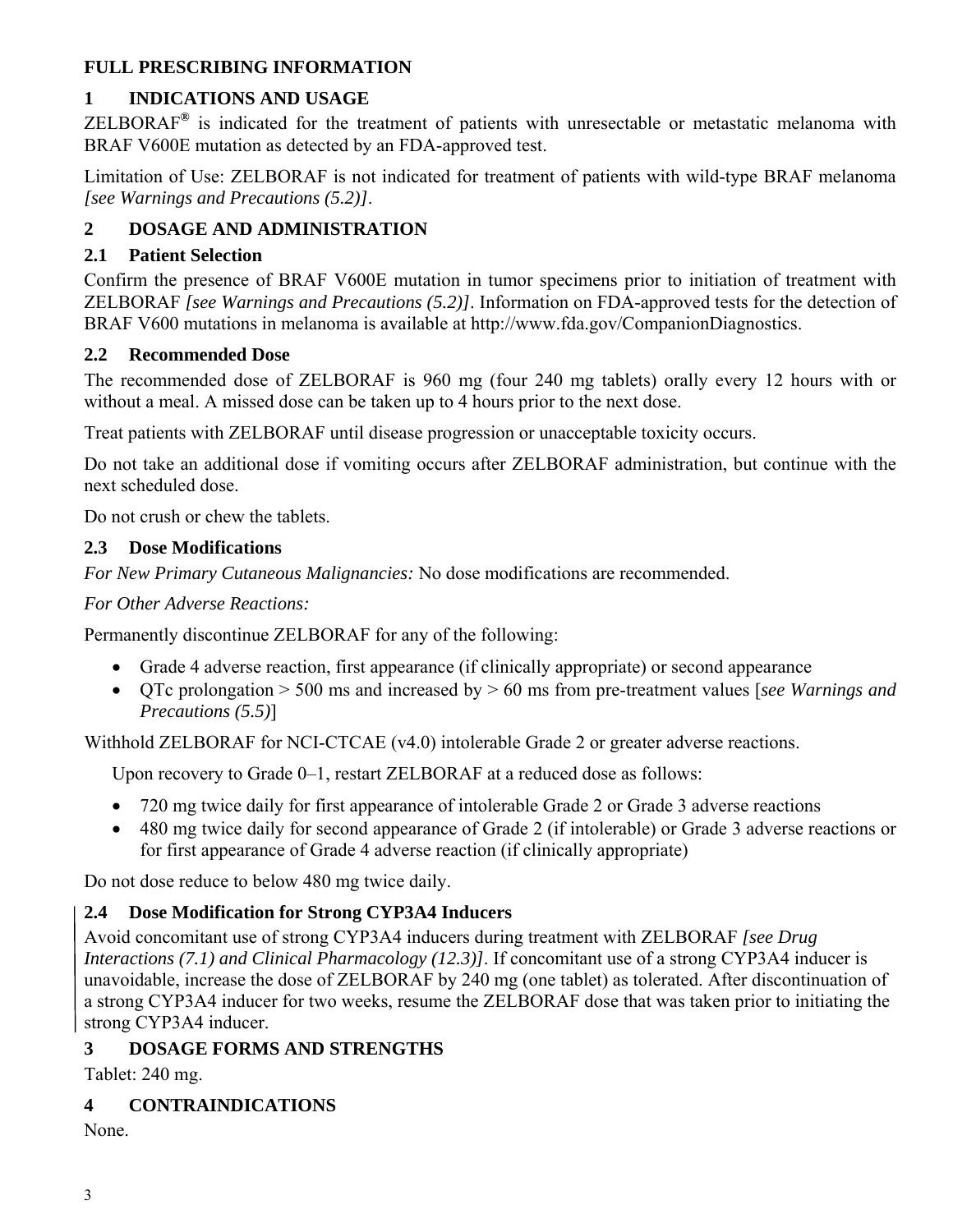### **5 WARNINGS AND PRECAUTIONS**

### **5.1 New Primary Malignancies**

### *Cutaneous Malignancies*

Cutaneous squamous cell carcinoma, keratoacanthoma, and melanoma occurred at a higher incidence in patients receiving ZELBORAF compared to those in the control arm in Trial 1. The incidence of cutaneous squamous cell carcinomas (cuSCC) and keratoacanthomas in the ZELBORAF arm was  $24\%$  compared to  $\leq$ 1% in the dacarbazine arm *[see Adverse Reactions (6.1)]*. The median time to the first appearance of cuSCC was 7 to 8 weeks; approximately 33% of patients who developed a cuSCC while receiving ZELBORAF experienced at least one additional occurrence with median time between occurrences of 6 weeks. Potential risk factors associated with cuSCC observed in clinical studies using ZELBORAF included age ( $\geq 65$ ) years), prior skin cancer, and chronic sun exposure.

In Trial 1, new primary malignant melanoma occurred in 2.1% (7/336) of patients receiving ZELBORAF compared to none of the patients receiving dacarbazine.

Perform dermatologic evaluations prior to initiation of therapy and every 2 months while on therapy. Manage suspicious skin lesions with excision and dermatopathologic evaluation. Consider dermatologic monitoring for 6 months following discontinuation of ZELBORAF.

### *Non-Cutaneous Squamous Cell Carcinoma*

Non-cutaneous squamous cell carcinomas (non-cuSCC) of the head and neck can occur in patients receiving ZELBORAF *[see Adverse Reactions (6.1)]*. Monitor patients receiving ZELBORAF closely for signs or symptoms of new non-cuSCC.

### *Other Malignancies*

Based on mechanism of action, ZELBORAF may promote malignancies associated with activation of RAS through mutation or other mechanisms *[see Warnings and Precautions (5.2)]*. Monitor patients receiving ZELBORAF closely for signs or symptoms of other malignancies.

## **5.2 Tumor Promotion in BRAF Wild-Type Melanoma**

In vitro experiments have demonstrated paradoxical activation of MAP-kinase signaling and increased cell proliferation in BRAF wild-type cells that are exposed to BRAF inhibitors. Confirm evidence of BRAF V600E mutation in tumor specimens prior to initiation of ZELBORAF *[see Indications and Usage (1) and Dosage and Administration (2.1)]*.

## **5.3 Hypersensitivity Reactions**

Anaphylaxis and other serious hypersensitivity reactions can occur during treatment and upon re-initiation of treatment with ZELBORAF. Severe hypersensitivity reactions included generalized rash and erythema, hypotension, and drug reaction with eosinophilia and systemic symptoms (DRESS syndrome). Permanently discontinue ZELBORAF in patients who experience a severe hypersensitivity reaction *[see Adverse Reactions (6.2)]*.

## **5.4 Dermatologic Reactions**

Severe dermatologic reactions, including Stevens-Johnson syndrome and toxic epidermal necrolysis, can occur in patients receiving ZELBORAF. Permanently discontinue ZELBORAF in patients who experience a severe dermatologic reaction *[see Adverse Reactions (6.1)].*

## **5.5 QT Prolongation**

Concentration-dependent QT prolongation occurred in an uncontrolled, open-label QT sub-study in previously treated patients with BRAF V600E mutation-positive metastatic melanoma *[see Clinical Pharmacology (12.2)]*. OT prolongation may lead to an increased risk of ventricular arrhythmias, including Torsade de Pointes.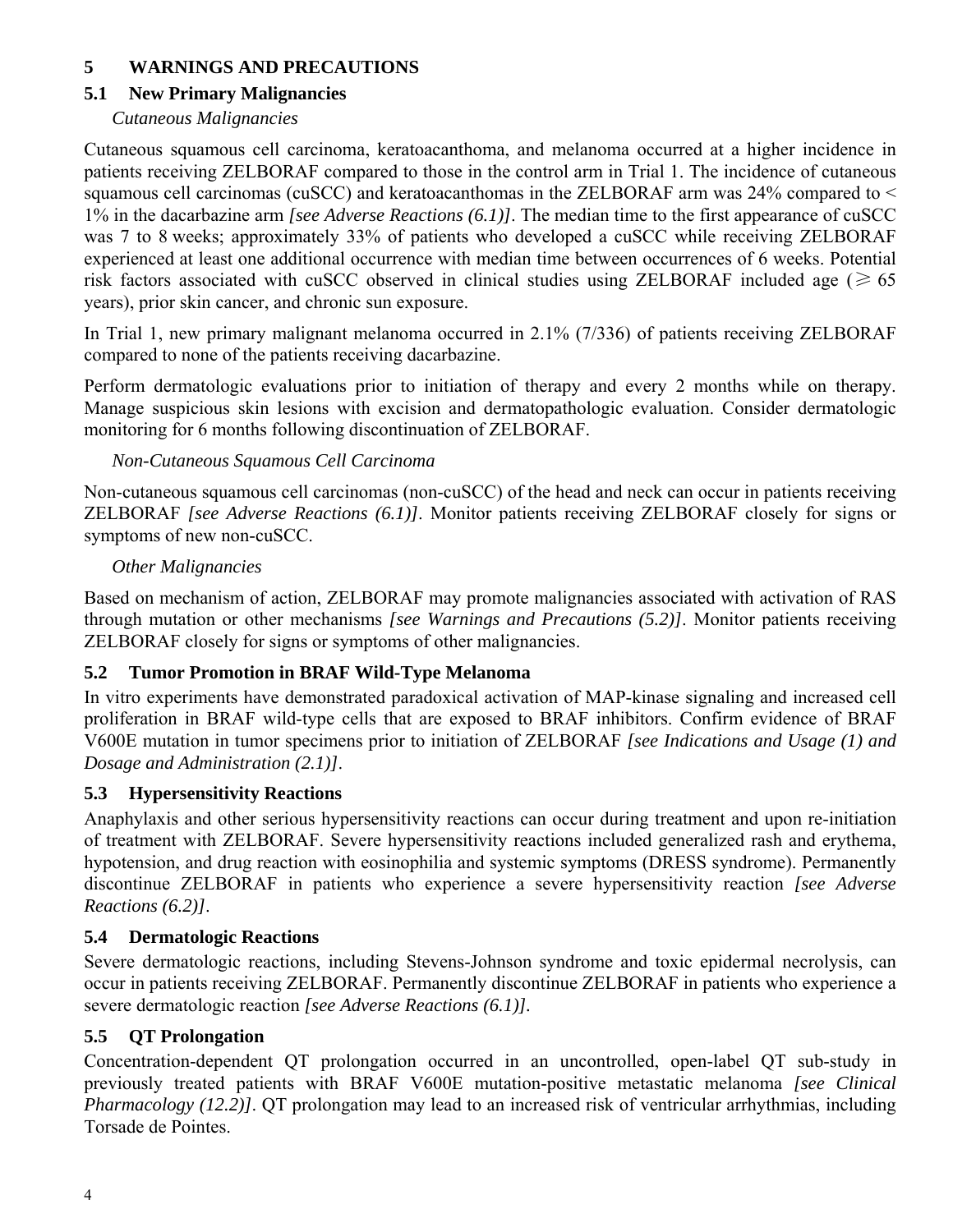Do not start treatment in patients with uncorrectable electrolyte abnormalities, QTc > 500 ms, or long QT syndrome, or in patients who are taking medicinal products known to prolong the QT interval. Prior to and following treatment initiation or after dose modification of ZELBORAF for OTc prolongation, evaluate ECG and electrolytes (including potassium, magnesium, and calcium) after 15 days, monthly during the first 3 months, and then every 3 months thereafter or more often as clinically indicated.

Withhold ZELBORAF in patients who develop  $QTc > 500$  ms (Grade 3). Upon recovery to  $QTc \le 500$  ms (Grade  $\leq$  2), restart at a reduced dose. Permanently discontinue ZELBORAF treatment if the QTc interval remains > 500 ms and increased > 60 ms from pre-treatment values after controlling cardiac risk factors for QT prolongation (e.g., electrolyte abnormalities, congestive heart failure, and bradyarrhythmias) *[see Dosage and Administration (2.3)]*.

### **5.6 Hepatotoxicity**

Liver injury leading to functional hepatic impairment, including coagulopathy or other organ dysfunction, can occur with ZELBORAF *[see Adverse Reactions (6.1)]*. Monitor transaminases, alkaline phosphatase, and bilirubin before initiation of treatment and monthly during treatment, or as clinically indicated. Manage laboratory abnormalities with dose reduction, treatment interruption, or treatment discontinuation *[see Dosage and Administration (2.3)]*.

### *Concurrent Administration with Ipilimumab*

The safety and effectiveness of ZELBORAF in combination with ipilimumab have not been established *[see Indications and Usage (1)]*. In a dose-finding trial, Grade 3 increases in transaminases and bilirubin occurred in a majority of patients who received concurrent ipilimumab (3 mg/kg) and vemurafenib (960 mg BID or 720 mg BID) *[see Drug Interactions (7.3)].*

### **5.7 Photosensitivity**

Mild to severe photosensitivity can occur in patients treated with ZELBORAF *[see Adverse Reactions (6.1)]*. Advise patients to avoid sun exposure, wear protective clothing and use a broad spectrum UVA/UVB sunscreen and lip balm ( $SPF > 30$ ) when outdoors.

Institute dose modifications for intolerable Grade 2 or greater photosensitivity *[see Dosage and Administration (2.2)]*.

## **5.8 Ophthalmologic Reactions**

Uveitis, blurry vision, and photophobia can occur in patients treated with ZELBORAF. In Trial 1, uveitis, including iritis, occurred in 2.1% (7/336) of patients receiving ZELBORAF compared to no patients in the dacarbazine arm. Treatment with steroid and mydriatic ophthalmic drops may be required to manage uveitis. Monitor patients for signs and symptoms of uveitis.

### **5.9 Embryo-Fetal Toxicity**

Based on its mechanism of action, ZELBORAF can cause fetal harm when administered to a pregnant woman. Advise pregnant women of the potential risk to a fetus. Advise females of reproductive potential to use effective contraception during treatment with ZELBORAF and for 2 weeks after the final dose *[see Use in Specific Populations (8.1, 8.3) and Clinical Pharmacology (12.1)]*.

### **5.10 Radiation Sensitization and Radiation Recall**

Radiation sensitization and recall, in some cases severe, involving cutaneous and visceral organs have been reported in patients treated with radiation prior to, during, or subsequent to vemurafenib treatment*.* Fatal cases have been reported in patients with visceral organ involvement. *[see Adverse Reactions (6.2)]*.

Monitor patients closely when vemurafenib is administered concomitantly or sequentially with radiation treatment.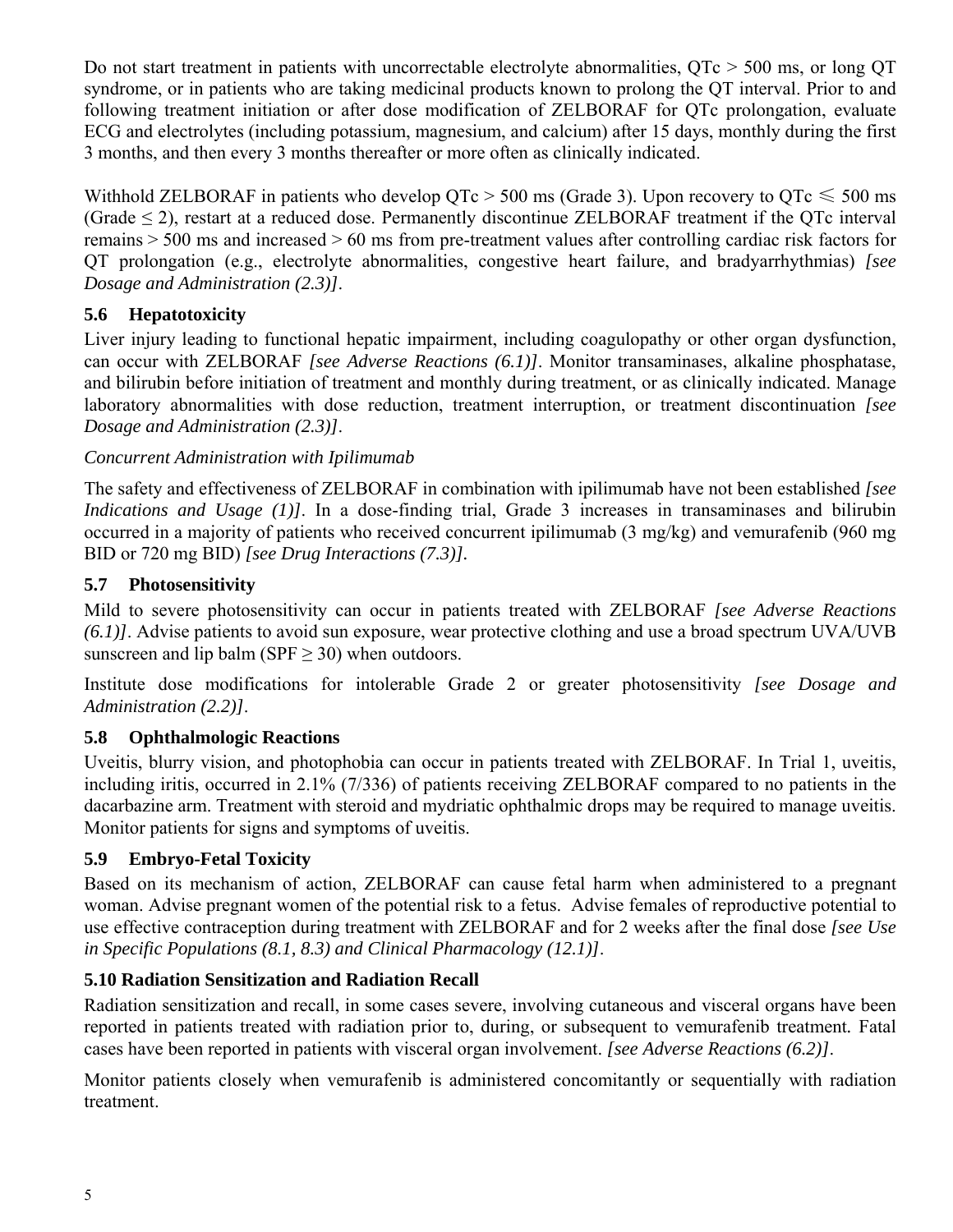### **5.11 Renal Failure**

Renal failure, including acute interstitial nephritis and acute tubular necrosis, can occur with ZELBORAF. Twenty-six percent of ZELBORAF-treated patients and 5% of dacarbazine-treated patients experienced Grade 1-2 creatinine elevations [greater than 1 and up to 3 times upper limit of normal (ULN)]; 1.2% of ZELBORAF-treated patients and 1.1% of dacarbazine-treated patients experienced Grade 3-4 creatinine elevations (greater than 3 times ULN).

Measure serum creatinine before initiation of ZELBORAF and periodically during treatment.

### **6 ADVERSE REACTIONS**

The following adverse reactions are discussed in greater detail in other sections of the label:

- New Primary Malignancies *[see Warnings and Precautions (5.1)]*
- Hypersensitivity Reactions *[see Warnings and Precautions (5.3)]*
- Dermatologic Reactions *[see Warnings and Precautions (5.4)]*
- QT Prolongation *[see Warnings and Precautions (5.5)]*
- Hepatotoxicity *[see Warnings and Precautions (5.6)]*
- Photosensitivity *[see Warnings and Precautions (5.7)]*
- Ophthalmologic Reactions *[see Warnings and Precautions (5.8)]*
- Radiation Sensitization and Radiation Recall *[see Warnings and Precautions (5.10)]*
- Renal Failure *[see Warnings and Precautions (5.11)]*

### **6.1 Clinical Trials Experience**

Because clinical studies are conducted under widely varying conditions, adverse reaction rates observed in the clinical studies of a drug cannot be directly compared to rates in the clinical studies of another drug and may not predict the rates observed in a broader patient population in clinical practice.

This section describes adverse drug reactions (ADRs) identified from analyses of Trial 1 and Trial 2 *[see Clinical Studies (14)]*. Trial 1 randomized (1:1) 675 treatment-naive patients with unresectable or metastatic melanoma to receive ZELBORAF 960 mg orally twice daily or dacarbazine 1000 mg/m<sup>2</sup> intravenously every 3 weeks. In Trial 2, 132 patients with metastatic melanoma and failure of at least one prior systemic therapy received treatment with ZELBORAF 960 mg orally twice daily.

Table 1 presents adverse reactions reported in at least 10% of patients treated with ZELBORAF. The most common adverse reactions of any grade ( $\geq 30\%$  in either study) in ZELBORAF-treated patients were arthralgia, rash, alopecia, fatigue, photosensitivity reaction, nausea, pruritus, and skin papilloma. The most common ( $\geq 5\%$ ) Grade 3 adverse reactions were cuSCC and rash. The incidence of Grade 4 adverse reactions was  $\leq 4\%$  in both studies.

The incidence of adverse events resulting in permanent discontinuation of study medication in Trial 1 was 7% for the ZELBORAF arm and 4% for the dacarbazine arm. In Trial 2, the incidence of adverse events resulting in permanent discontinuation of study medication was 3% in ZELBORAF-treated patients. The median duration of study treatment was 4.2 months for ZELBORAF and 0.8 months for dacarbazine in Trial 1, and 5.7 months for ZELBORAF in Trial 2.

|             | <b>Trial 1: Treatment-Naïve Patients</b> |                       |                                    |                                       | Trial 2: Patients with Failure of at<br><b>Least One Prior Systemic Therapy</b> |                 |
|-------------|------------------------------------------|-----------------------|------------------------------------|---------------------------------------|---------------------------------------------------------------------------------|-----------------|
| <b>ADRs</b> | <b>ZELBORAF</b><br>$n = 336$             |                       | <b>Dacarbazine</b><br>$n=287$      |                                       | <b>ZELBORAF</b><br>$n=132$                                                      |                 |
|             | <b>All Grades</b><br>$\frac{6}{6}$       | Grade $3^a$<br>$(\%)$ | <b>All Grades</b><br>$\frac{9}{0}$ | Grade 3<br>$\left(\frac{0}{0}\right)$ | All Grades $(\% )$                                                              | Grade $3^a$ (%) |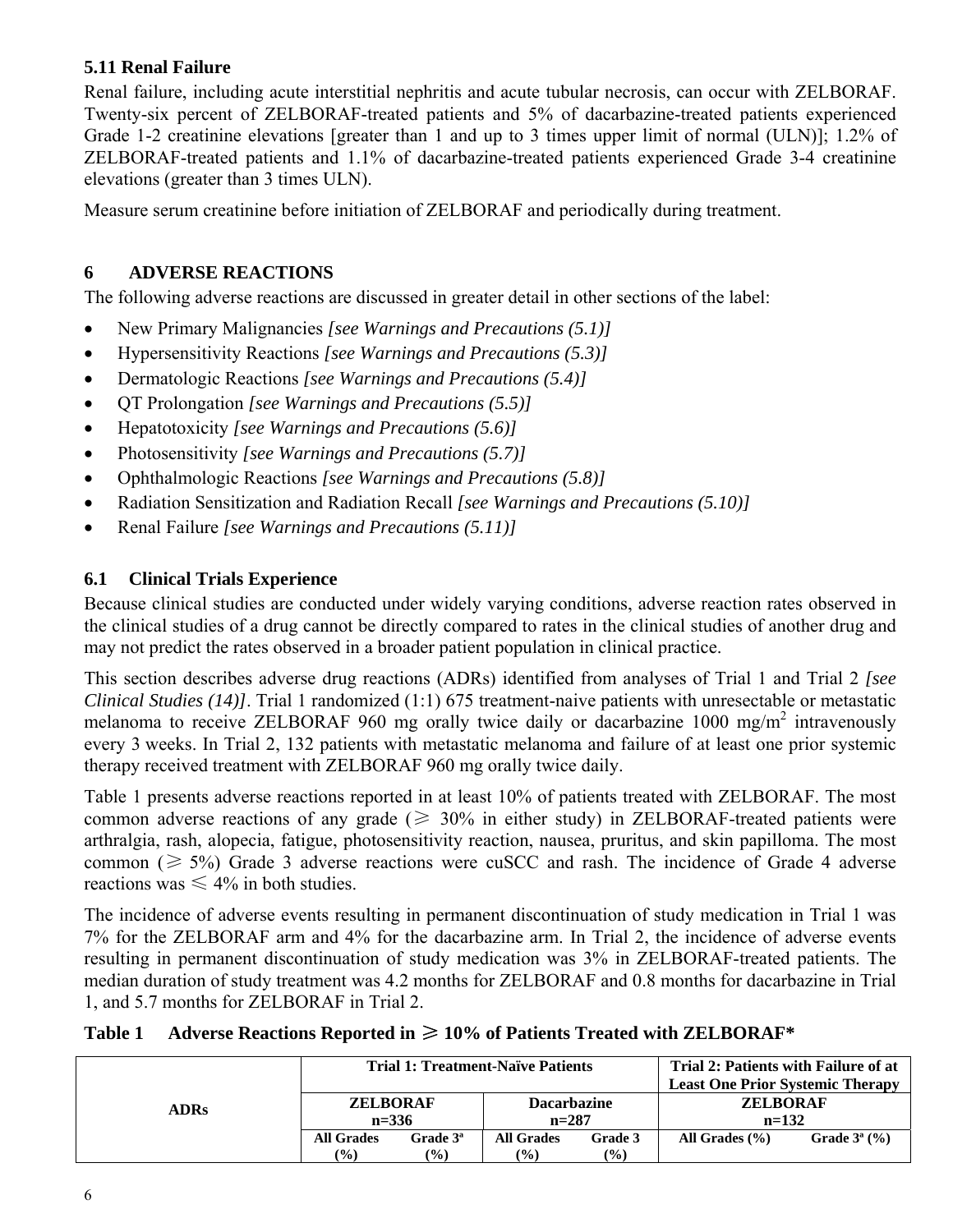|                                   | <b>Trial 1: Treatment-Naïve Patients</b> |                             |                          | Trial 2: Patients with Failure of at |                                         |                  |
|-----------------------------------|------------------------------------------|-----------------------------|--------------------------|--------------------------------------|-----------------------------------------|------------------|
|                                   |                                          |                             |                          |                                      | <b>Least One Prior Systemic Therapy</b> |                  |
| <b>ADRs</b>                       | <b>ZELBORAF</b>                          |                             | <b>Dacarbazine</b>       |                                      | <b>ZELBORAF</b>                         |                  |
|                                   | $n = 336$                                |                             | $n = 287$                |                                      | $n=132$                                 |                  |
|                                   | <b>All Grades</b><br>(%)                 | Grade 3 <sup>ª</sup><br>(%) | <b>All Grades</b><br>(%) | Grade 3<br>(%)                       | All Grades (%)                          | Grade $3^a$ (%)  |
| Skin and subcutaneous tissue      |                                          |                             |                          |                                      |                                         |                  |
| disorders                         |                                          |                             |                          |                                      |                                         |                  |
| Rash                              | 37                                       | 8                           | $\overline{c}$           | $\mathbf{0}$                         | 52                                      | 7                |
| Photosensitivity reaction         | 33                                       | 3                           | 4                        | $\theta$                             | 49                                      | 3                |
| Alopecia                          | 45                                       | $\leq 1$                    | $\overline{c}$           | $\Omega$                             | 36                                      | $\theta$         |
| Pruritus                          | 23                                       | 1                           | $\mathbf{1}$             | $\Omega$                             | 30                                      | $\overline{2}$   |
| Hyperkeratosis                    | 24                                       | 1                           | $\leq 1$                 | $\theta$                             | 28                                      | $\boldsymbol{0}$ |
| Rash maculo-papular               | 9                                        | 2                           | $\leq 1$                 | $\theta$                             | 21                                      | 6                |
| Actinic keratosis                 | 8                                        | $\boldsymbol{0}$            | 3                        | $\theta$                             | 17                                      | $\boldsymbol{0}$ |
| Dry skin                          | 19                                       | $\boldsymbol{0}$            | $\mathbf{1}$             | $\overline{0}$                       | 16                                      | $\boldsymbol{0}$ |
| Rash papular                      | 5                                        | $\leq 1$                    | $\boldsymbol{0}$         | $\theta$                             | 13                                      | $\mathbf{0}$     |
| Erythema                          | 14                                       | $\boldsymbol{0}$            | $\overline{2}$           | $\boldsymbol{0}$                     | 8                                       | $\theta$         |
| Musculoskeletal and               |                                          |                             |                          |                                      |                                         |                  |
| connective tissue disorders       |                                          |                             |                          |                                      |                                         |                  |
| Arthralgia                        | 53                                       | 4                           | 3                        | $\leq 1$                             | 67                                      | 8                |
| Myalgia                           | 13                                       | < 1                         |                          | $\boldsymbol{0}$                     | 24                                      | $\leq 1$         |
| Pain in extremity                 | 18                                       | $\leq 1$                    | 6                        | $\overline{2}$                       | 9                                       | $\boldsymbol{0}$ |
| Musculoskeletal pain              | $8\,$                                    | $\boldsymbol{0}$            | 4                        | $\leq 1$                             | 11                                      | $\boldsymbol{0}$ |
| Back pain                         | 8                                        | $\leq 1$                    | 5                        | $\leq 1$                             | 11                                      | $\leq 1$         |
| <b>General disorders and</b>      |                                          |                             |                          |                                      |                                         |                  |
| administration site conditions    |                                          |                             |                          |                                      |                                         |                  |
| Fatigue                           | 38                                       | $\overline{2}$              | 33                       | $\overline{c}$                       | 54                                      | 4                |
| Edema peripheral                  | 17                                       | $\leq 1$                    | 5                        | $\boldsymbol{0}$                     | 23                                      | $\boldsymbol{0}$ |
| Pyrexia                           | 19                                       | $\leq 1$                    | 9                        | $\leq 1$                             | 17                                      | $\overline{c}$   |
| Asthenia                          | 11                                       | $\leq 1$                    | 9                        | $\leq 1$                             | $\overline{2}$                          | $\Omega$         |
| <b>Gastrointestinal disorders</b> |                                          |                             |                          |                                      |                                         |                  |
| Nausea                            | 35                                       | $\overline{2}$              | 43                       | $\overline{2}$                       | 37                                      | $\overline{2}$   |
| Diarrhea                          | 28                                       | $\leq 1$                    | 13                       | $\leq 1$                             | 29                                      | $\leq 1$         |
| Vomiting                          | 18                                       | $\mathbf{1}$                | 26                       | $\mathbf{1}$                         | 26                                      | $\overline{c}$   |
| Constipation                      | 12                                       | $\leq 1$                    | 24                       | $\boldsymbol{0}$                     | 16                                      | $\Omega$         |
| Nervous system disorders          |                                          |                             |                          |                                      |                                         |                  |
| Headache                          | 23                                       | $\leq 1$                    | 10                       | $\boldsymbol{0}$                     | 27                                      | $\boldsymbol{0}$ |
| Dysgeusia                         | 14                                       | $\boldsymbol{0}$            | $\mathfrak{Z}$           | $\Omega$                             | 11                                      | $\mathbf{0}$     |
| Neoplasms benign, malignant       |                                          |                             |                          |                                      |                                         |                  |
| and unspecified (includes cysts   |                                          |                             |                          |                                      |                                         |                  |
| and polyps)                       |                                          |                             |                          |                                      |                                         |                  |
| Skin papilloma                    | 21                                       | $\leq 1$                    | $\boldsymbol{0}$         | $\boldsymbol{0}$                     | 30                                      | $\boldsymbol{0}$ |
| Cutaneous SCC <sup>†#</sup>       | 24                                       | $22\,$                      | $\leq 1$                 | $\leq 1$                             | 24                                      | 24               |
| Seborrheic keratosis              | 10                                       | $\leq 1$                    | $\mathbf{1}$             | $\boldsymbol{0}$                     | 14                                      | $\overline{0}$   |
| <b>Investigations</b>             |                                          |                             |                          |                                      |                                         |                  |
| Gamma-glutamyltransferase         | 5                                        | $\mathfrak{Z}$              | $\mathbf{1}$             | $\boldsymbol{0}$                     | 15                                      | 6                |
| increased                         |                                          |                             |                          |                                      |                                         |                  |
| <b>Metabolism and nutrition</b>   |                                          |                             |                          |                                      |                                         |                  |
| disorders                         |                                          |                             |                          |                                      |                                         |                  |
| Decreased appetite                | 18                                       | $\boldsymbol{0}$            | $8\,$                    | $\leq 1$                             | 21                                      | $\boldsymbol{0}$ |
| Respiratory, thoracic and         |                                          |                             |                          |                                      |                                         |                  |
| mediastinal disorders             |                                          |                             |                          |                                      |                                         |                  |
| Cough                             | 8                                        | $\boldsymbol{0}$            | 7                        | $\boldsymbol{0}$                     | 12                                      | $\mathbf{0}$     |
| Injury, poisoning and             |                                          |                             |                          |                                      |                                         |                  |
| procedural complications          |                                          |                             |                          |                                      |                                         |                  |
| Sunburn                           | 10                                       | $\boldsymbol{0}$            | $\boldsymbol{0}$         | $\boldsymbol{0}$                     | 14                                      | $\boldsymbol{0}$ |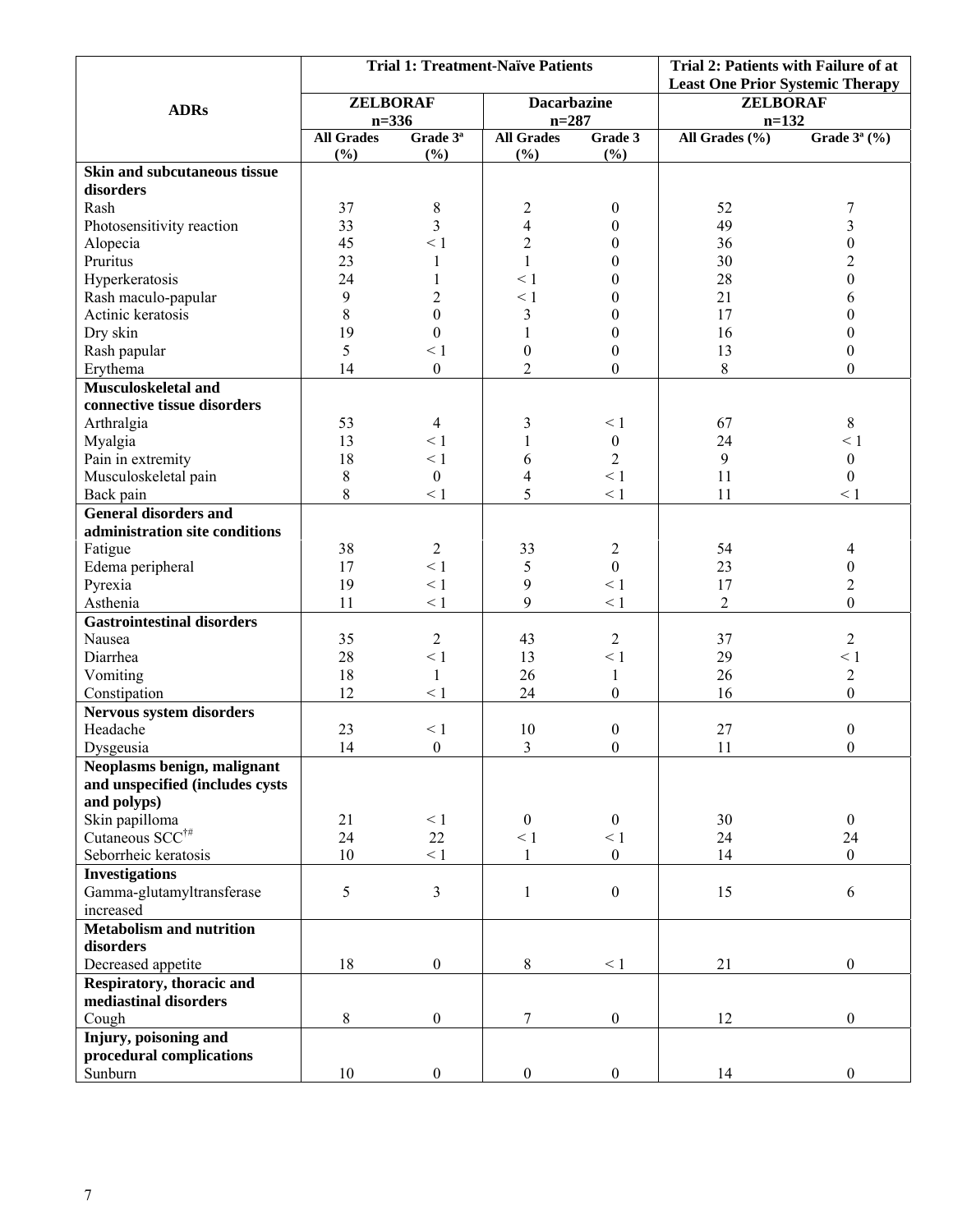- *\** Adverse drug reactions, reported using MedDRA and graded using NCI-CTC-AE v 4.0 (NCI common toxicity criteria) for assessment of toxicity.<br><sup>a</sup> Grade 4 adverse reactions limited to gamma-glutamyltransferase increased (< 1% in Trial 1 and 4% in Trial 2).
- 
- 
- $\dagger$  Includes both squamous cell carcinoma of the skin and keratoacanthoma.<br> $\dagger$  Cases of cutaneous squamous cell carcinoma were required to be reported as Grade 3 per protocol.

Clinically relevant adverse reactions reported in  $\leq 10\%$  of patients treated with ZELBORAF in the Phase 2 and Phase 3 studies include:

*Skin* and *subcutaneous tissue disorders:* palmar-plantar erythrodysesthesia syndrome, keratosis pilaris, panniculitis, erythema nodosum, Stevens-Johnson syndrome, toxic epidermal necrolysis

*Musculoskeletal and connective tissue disorders:* arthritis

*Nervous system disorders:* neuropathy peripheral, VII<sup>th</sup> nerve paralysis

*Neoplasms benign, malignant and unspecified (includes cysts and polyps):* basal cell carcinoma, oropharyngeal squamous cell carcinoma

*Infections and infestations:* folliculitis

*Eye disorders:* retinal vein occlusion

*Vascular disorders:* vasculitis

*Cardiac disorders:* atrial fibrillation

Table 2 shows the incidence of worsening liver laboratory abnormalities in Trial 1 summarized as the proportion of patients who experienced a shift from baseline to Grade 3 or 4.

**Table 2 Change from Baseline to Grade 3/4 Liver Laboratory Abnormalities\*** 

|                      | <b>Change From Baseline to Grade 3/4</b> |                     |  |  |
|----------------------|------------------------------------------|---------------------|--|--|
| <b>Parameter</b>     | <b>ZELBORAF</b> $(\% )$                  | Dacarbazine $(\% )$ |  |  |
| <b>GGT</b>           |                                          |                     |  |  |
| <b>AST</b>           | 0.9                                      | 0.4                 |  |  |
| <b>ALT</b>           |                                          |                     |  |  |
| Alkaline phosphatase |                                          | 0.4                 |  |  |
| <b>Bilirubin</b>     |                                          |                     |  |  |

\* For ALT, alkaline phosphatase, and bilirubin, there were no patients with a change to Grade 4 in either treatment arm.

#### **6.2 Postmarketing Experience**

The following adverse reactions have been identified during post approval use of ZELBORAF. Because these reactions are reported voluntarily from a population of uncertain size, it is not always possible to reliably estimate their frequency or establish a causal relationship to drug exposure.

*Neoplasms benign, malignant and unspecified (incl. cysts and polyps):* Progression of pre-existing chronic myelomonocytic leukemia with NRAS mutation *[see Warnings and Precautions (5.1)]*.

*Skin and subcutaneous tissue disorders:* Drug reaction with eosinophilia and systemic symptoms (DRESS syndrome) *[see Warnings and Precautions (5.3)]*.

*Blood and lymphatic systems disorder:* Neutropenia

*Injury, poisoning and procedural complications:* Radiation sensitization and recall *[see Warnings and Precautions (5.10)].* 

*Gastrointestinal disorders:* Pancreatitis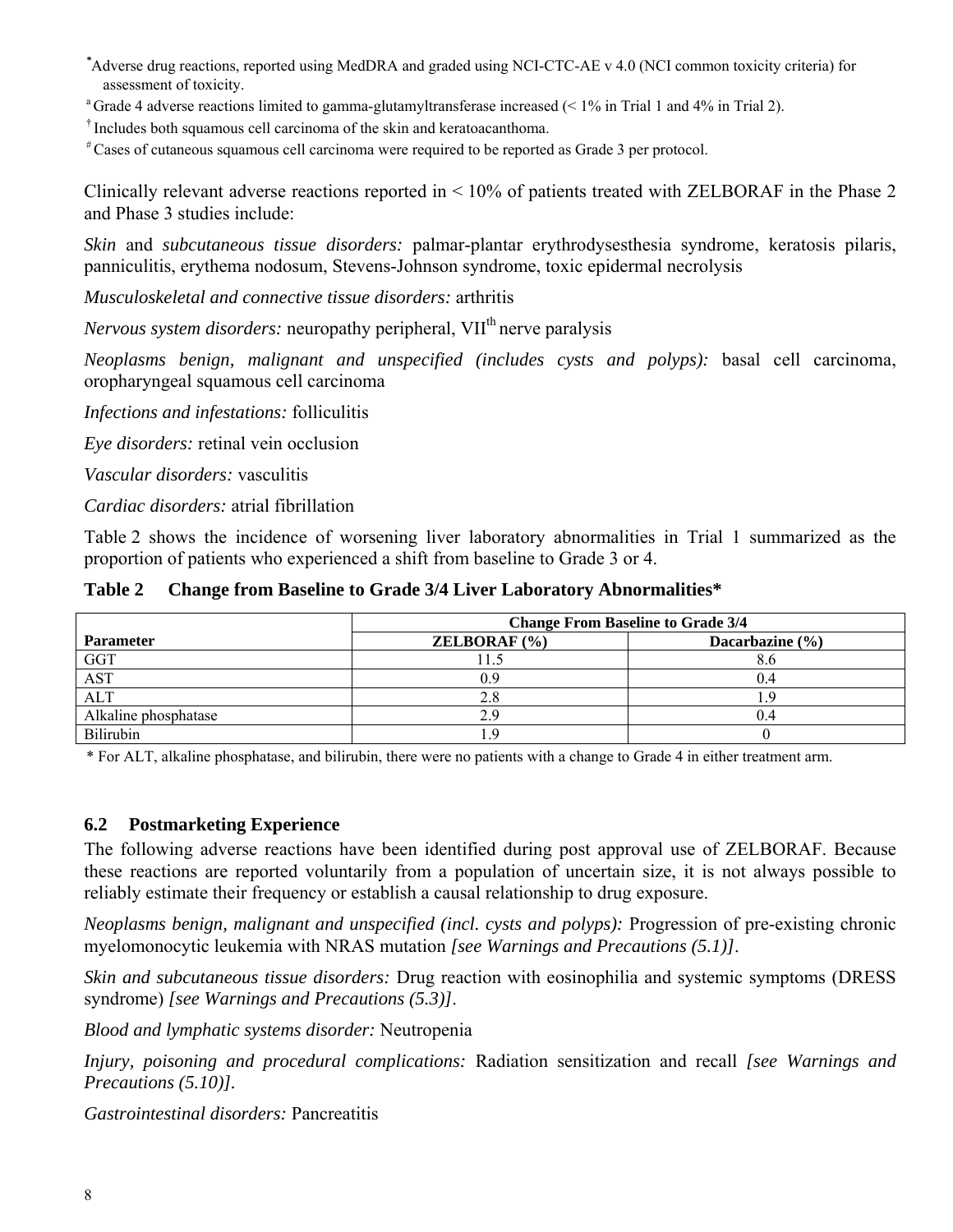*Renal and urinary disorders: Acute interstitial nephritis, acute tubular necrosis [see Warnings and Precautions (5.11)].* 

### **7 DRUG INTERACTIONS**

### **7.1 Effect of Strong CYP3A4 Inhibitors or Inducers on Vemurafenib**

#### Strong CYP3A4 Inhibitors

Vemurafenib is a substrate of CYP3A4; therefore, coadministration of strong CYP3A4 inhibitors may increase vemurafenib plasma concentrations and may lead to increased toxicity. Avoid coadministration of ZELBORAF with strong CYP3A4 inhibitors (e.g., ketoconazole, itraconazole, clarithromycin, saquinavir, ritonavir, indinavir, nelfinavir, voriconazole) and replace these drugs with alternative drugs when possible *[see Clinical Pharmacology (12.3)]*.

#### Strong CYP3A4 Inducers

Coadministration of ZELBORAF with rifampin, a strong CYP3A4 inducer, decreased vemurafenib plasma concentrations and may result in decreased efficacy. Avoid coadministration of ZELBORAF with strong CYP3A4 inducers (e.g., phenytoin, carbamazepine, rifampin), and replace these drugs with alternative drugs when possible. If coadministration of a strong CYP3A4 inducer is unavoidable, increase the dose of ZELBORAF by 240 mg (one tablet) as tolerated *[see Dosage and Administration (2.4),Clinical Pharmacology (12.3)]*.

### **7.2 Effect of Vemurafenib on CYP1A2 Substrates**

Coadministration of ZELBORAF with tizanidine, a sensitive CYP1A2 substrate, increased tizanidine systemic exposure by 4.7-fold. Avoid concomitant use of ZELBORAF with drugs having a narrow therapeutic window that are predominantly metabolized by CYP1A2 *[see Clinical Pharmacology (12.3)]*. If coadministration cannot be avoided, monitor closely for toxicities and consider a dose reduction of concomitant CYP1A2 substrates.

### **7.3 Concurrent Ipilimumab**

Increases in transaminases and bilirubin occurred in a majority of patients who received concurrent ipilimumab and ZELBORAF *[see Warnings and Precautions Section 5.6].* 

### **7.4 Effect of Vemurafenib on P-gp Substrates**

Coadministration of ZELBORAF with digoxin, a sensitive P-glycoprotein (P-gp) substrate, increased digoxin systemic exposure by 1.8-fold. Avoid concurrent use of P-gp substrates known to have narrow therapeutic indices. If use of these medications is unavoidable, consider dose reduction of P-gp substrates with narrow therapeutic indices.

### **8 USE IN SPECIFIC POPULATIONS**

### **8.1 Pregnancy**

### Risk Summary

Based on its mechanism of action, ZELBORAF can cause fetal harm when administered to a pregnant woman *[see Clinical Pharmacology 12.1]*. There are no available data on the use of ZELBORAF in pregnant women to determine the drug-associated risk; however, placental transfer of vemurafenib to a fetus has been reported. Exposure to vemurafenib could not be achieved in animals at levels sufficient to fully address its potential toxicity in pregnant women. Advise pregnant women of the potential harm to a fetus.

The estimated background risks of major birth defects and miscarriage for the indicated population(s) are unknown. In the U.S. general population, the estimated background risk of major birth defects and miscarriage in clinically recognized pregnancies is 2-4% and 15-20%, respectively.

#### Data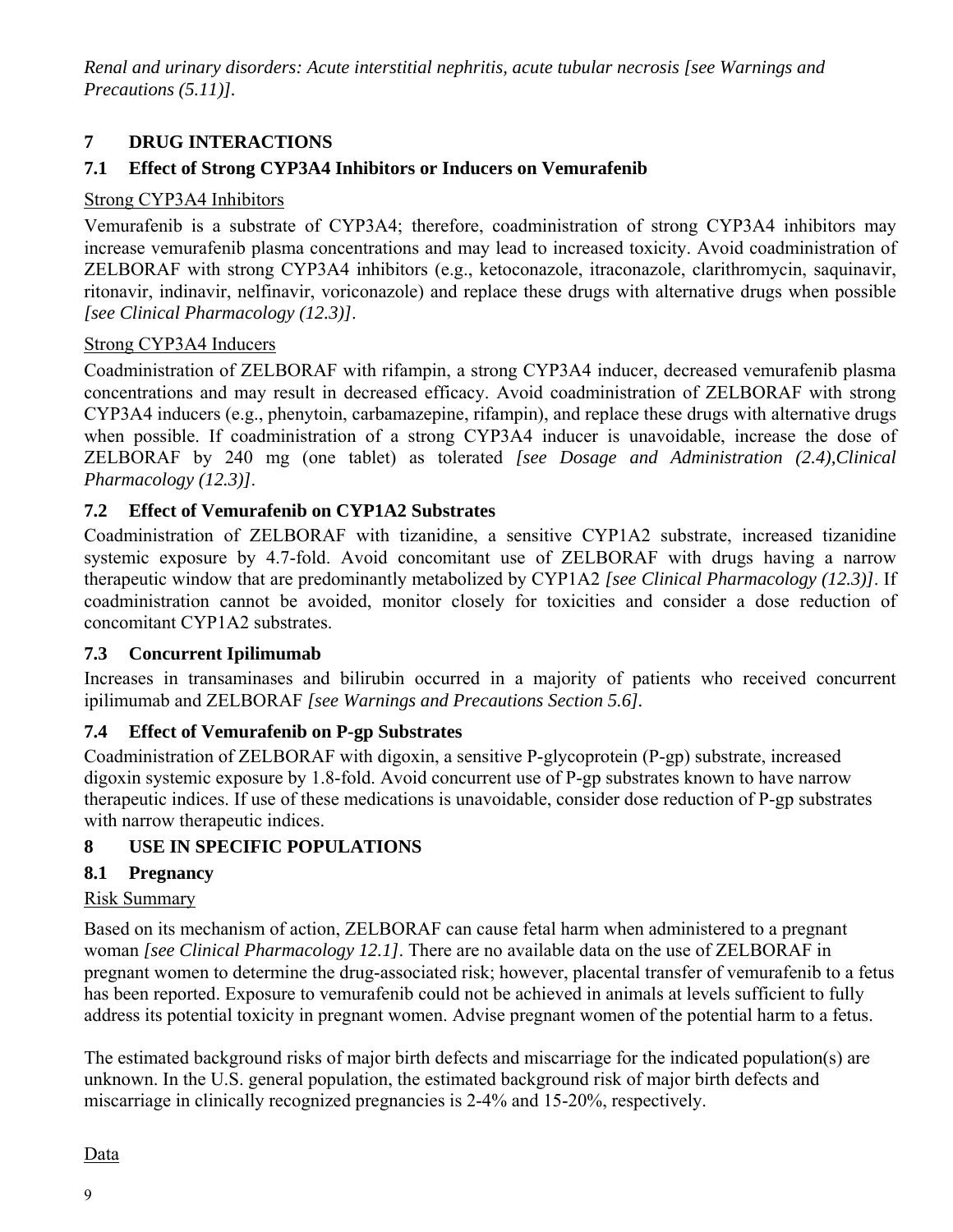### *Animal Data*

Vemurafenib showed no evidence of developmental toxicity in rat fetuses at doses up to 250 mg/kg/day (approximately 1.3 times the clinical exposure at 960 mg twice daily based on AUC) or rabbit fetuses at doses up to 450 mg/kg/day (approximately 0.6 times the clinical exposure at 960 mg twice daily based on AUC). Fetal drug levels were 3–5% of maternal levels, indicating that vemurafenib has the potential to be transmitted from the mother to the developing fetus.

### **8.2 Lactation**

There is no information available regarding the presence of vemurafenib in human milk, effects on the breastfed infant, or effects on milk production. Because of the potential for serious adverse reactions in a breastfed infant, including malignancy, severe dermatologic reactions, QT prolongation, hepatotoxicity, photosensitivity, and ophthalmologic toxicity, *[see Warnings and Precautions (5)]*, advise women not to breastfeed during treatment with ZELBORAF and for 2 weeks after the final dose.

### **8.3 Females and Males of Reproductive Potential**

### Contraception

Based on its mechanism of action, ZELBORAF can cause fetal harm when administered to a pregnant woman *[see Use in Specific Populations (8.1)]*. Advise females of reproductive potential to use effective contraception during treatment with ZELBORAF and for 2 weeks after the final dose.

### **8.4 Pediatric Use**

Safety and efficacy in pediatric patients below the age of 18 have not been established.

### **8.5 Geriatric Use**

Clinical studies of ZELBORAF did not include sufficient numbers of subjects aged 65 and over to determine whether they respond differently from younger subjects.

### **8.6 Hepatic Impairment**

No formal clinical study has been conducted to evaluate the effect of hepatic impairment on the pharmacokinetics of vemurafenib. No dose adjustment is recommended for patients with mild and moderate hepatic impairment based on a population pharmacokinetic analysis *[see Clinical Pharmacology (12.3)].* The appropriate dose of ZELBORAF has not been established in patients with severe hepatic impairment.

### **8.7 Renal Impairment**

No formal clinical study has been conducted to evaluate the effect of renal impairment on the pharmacokinetics of vemurafenib. No dose adjustment is recommended for patients with mild and moderate renal impairment based on a population pharmacokinetic analysis *[see Clinical Pharmacology (12.3)].* The appropriate dose of ZELBORAF has not been established in patients with severe renal impairment.

### **10 OVERDOSAGE**

There is no information on overdosage of ZELBORAF.

### **11 DESCRIPTION**

ZELBORAF (vemurafenib) is a kinase inhibitor available as 240 mg tablets for oral use. Vemurafenib has the chemical name propane-1-sulfonic acid {3-[5-(4-chlorophenyl)-1H-pyrrolo[2,3-b]pyridine-3-carbonyl]- 2,4-difluoro-phenyl}-amide. It has the molecular formula  $C_{23}H_{18}CIF_2N_3O_3S$  and a molecular weight of 489.9. Vemurafenib has the following chemical structure: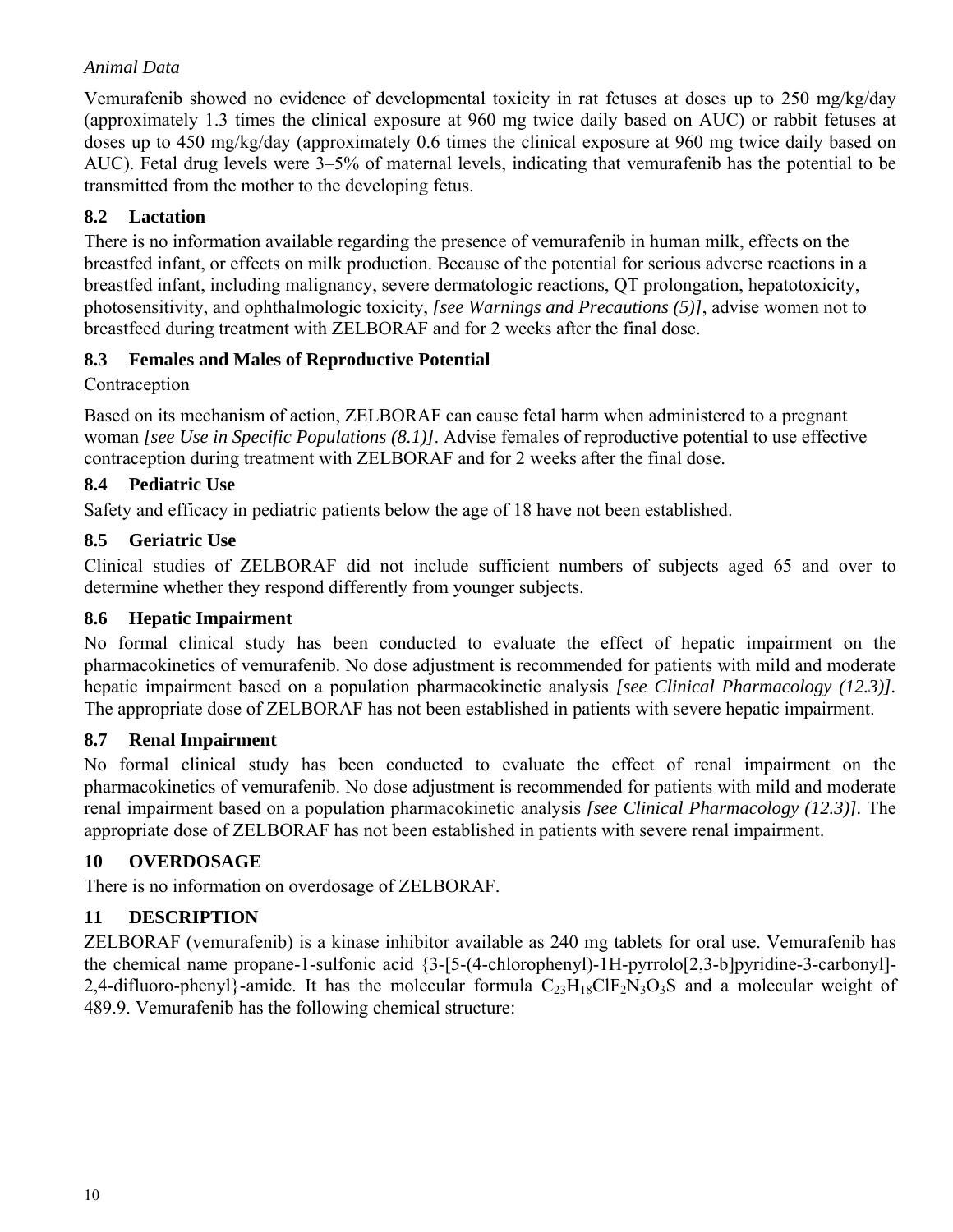

Vemurafenib is a white to off-white crystalline solid. It is practically insoluble in aqueous media.

Tablets of ZELBORAF are for oral administration. Each tablet contains 240 mg of vemurafenib.

The inactive ingredients of ZELBORAF are: **Tablet core:** hypromellose acetate succinate, croscarmellose sodium, colloidal silicon dioxide, magnesium stearate, and hydroxypropyl cellulose. **Coating:** pinkish white: poly (vinyl alcohol), titanium dioxide, polyethylene glycol 3350, talc, and iron oxide red.

### **12 CLINICAL PHARMACOLOGY**

### **12.1 Mechanism of Action**

Vemurafenib is a low molecular weight, orally available inhibitor of some mutated forms of BRAF serinethreonine kinase, including BRAF V600E. Vemurafenib also inhibits other kinases in vitro such as CRAF, ARAF, wild-type BRAF, SRMS, ACK1, MAP4K5, and FGR at similar concentrations. Some mutations in the BRAF gene including V600E result in constitutively activated BRAF proteins, which can cause cell proliferation in the absence of growth factors that would normally be required for proliferation. Vemurafenib has anti-tumor effects in cellular and animal models of melanomas with mutated BRAF V600E.

### **12.2 Pharmacodynamics**

### *Cardiac Electrophysiology*

In a multi-center, open-label, single-arm study in 132 patients with BRAF V600E mutation-positive metastatic melanoma, patients administered vemurafenib 960 mg orally twice daily did not experience large changes in mean QTc interval (i.e., > 20 ms) from baseline. Vemurafenib is associated with concentrationdependent QTc interval prolongation. The largest mean change from baseline in the first month of treatment occurred at 2 hours post-dose on Day 15—an increase of 12.8 ms (upper boundary of the two-sided 90% confidence interval of 14.9 ms). In the first 6 months of treatment, the largest observed mean change from baseline occurred at a pre-dose time point—an increase of 15.1 ms (upper boundary of the two-sided 90% confidence interval of 17.7 ms).

### **12.3 Pharmacokinetics**

The pharmacokinetics of vemurafenib were determined in patients with BRAF mutation-positive metastatic melanoma following 15 days of 960 mg twice daily with dosing approximately 12 hours apart. The population pharmacokinetic analysis pooled data from 458 patients. At steady-state, vemurafenib exhibits linear pharmacokinetics within the 240 mg to 960 mg dose range.

### Absorption

The bioavailability of vemurafenib has not been determined. The median  $T_{\text{max}}$  was approximately 3 hours following multiple doses.

The mean ( $\pm$  SD) C<sub>max</sub> and AUC<sub>0-12</sub> were 62  $\pm$  17 µg/mL and 601  $\pm$  170 µg\*h/mL, respectively. The median accumulation ratio estimate from the population pharmacokinetic analysis for the twice daily regimen is 7.4, with steady-state achieved at approximately 15 to 22 days.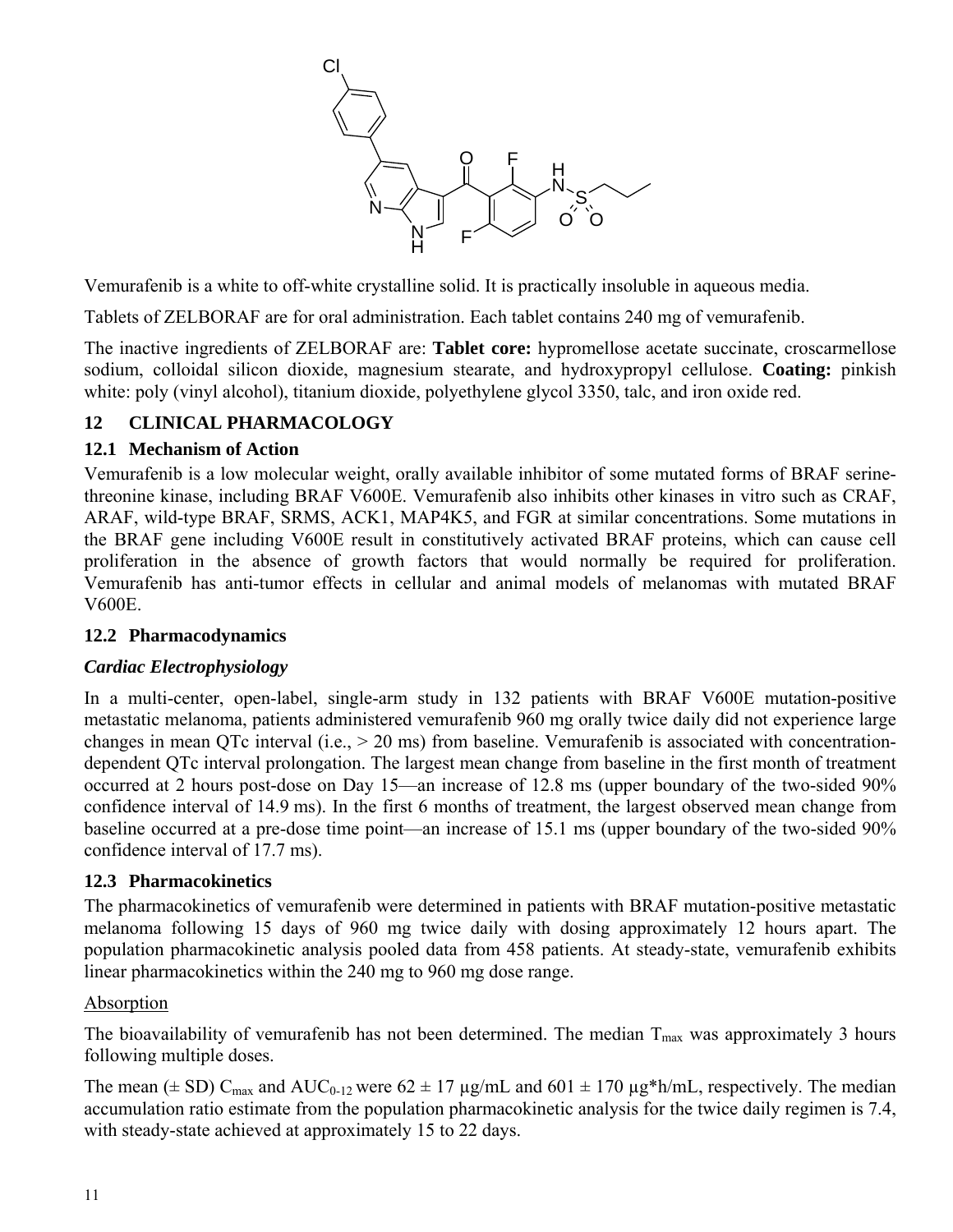In clinical trials, vemurafenib was administered without regard to food. A food effect study has demonstrated that a single dose of vemurafenib administered with a high-fat meal increased AUC by approximately 5-fold, increased  $C_{\text{max}}$  by 2.5-fold, and delayed  $T_{\text{max}}$  by approximately 4 hours as compared to the fasted state.

QTc prolongation may occur with increased exposures as vemurafenib is associated with concentration-dependent QTc interval prolongation *[see Clinical Pharmacology (12.2)]*.

### **Distribution**

Vemurafenib is highly bound (> 99%) to human albumin and alpha-1 acid glycoprotein plasma proteins. The population apparent volume of distribution is estimated to be 106 L (with 66% inter-patient variability).

### Metabolism

Following oral administration of 960 mg of  ${}^{14}$ C-vemurafenib, mean data showed that vemurafenib and its metabolites represented 95% and 5% of the components in plasma over 48 hours, respectively.

### Elimination

Following oral administration of 960 mg of <sup>14</sup>C-vemurafenib, approximately 94% of the radioactive dose was recovered in feces and approximately 1% was recovered in the urine. The population apparent clearance is estimated to be 31 L/day (with 32% inter-patient variability). The median elimination half-life estimate for vemurafenib is 57 hours (the 5th and 95th percentile range is 30 to 120 hours).

### Specific Populations

*Hepatic Impairment*: The pharmacokinetics of vemurafenib were examined in patients with metastatic melanoma enrolled in the clinical trials with normal hepatic function (n=158, total bilirubin  $\leq$  ULN) and mild (n=58, total bilirubin 1.0–1.5 x ULN), moderate (n=27, total bilirubin 1.5–3 x ULN), or severe (n=3, total bilirubin > 3 x ULN) hepatic impairment. Patients received vemurafenib 960 mg orally twice daily. The apparent clearance of vemurafenib in patients with mild and moderate hepatic impairment was similar to that in patients with normal hepatic function. The appropriate dose for patients with severe hepatic impairment cannot be determined as clinical and pharmacokinetic data were available for only three patients *[see Use in Specific Populations (8.6)].*

*Renal Impairment*: The pharmacokinetics of vemurafenib were examined in patients with metastatic melanoma enrolled in the clinical trials with normal renal function (CLcr  $\geq$  90 mL/min) and mild (n=94, CLcr > 60 to 89 mL/min), moderate (n=11, CLcr 30 to 59 mL/min) or severe (n=1, CLcr < 29 mL/min) renal impairment. Patients received vemurafenib 960 mg orally twice daily. The apparent clearance of vemurafenib in patients with mild and moderate renal impairment was similar to that in patients with normal renal function. The appropriate dose for patients with severe renal impairment cannot be determined as clinical and pharmacokinetic data were available for only one patient *[see Use in Specific Populations (8.7)].* 

*Age, Body Weight, Sex, and Race*: Based on the population pharmacokinetic analysis, age, body weight, and sex do not have a clinically important effect on the exposure of vemurafenib. There are insufficient data to evaluate potential differences in the pharmacokinetics of vemurafenib by race.

*Pediatrics*: No studies have been conducted to investigate the pharmacokinetics of vemurafenib in pediatric patients.

### Drug Interaction Studies

*Effect of Strong CYP3A4 Inhibitors on Vemurafenib:* In vitro studies have demonstrated that vemurafenib is a CYP3A4 substrate. The effect of strong CYP3A4 inhibitors on the systemic exposure of vemurafenib has not been evaluated in vivo *[see Drug Interactions (7.1)].* 

*Effect of Strong CYP3A4 Inducers on Vemurafenib:* Coadministration of 600 mg daily doses of rifampin (a strong CYP3A inducer) with a single 960 mg dose of ZELBORAF decreased vemurafenib AUC by 40%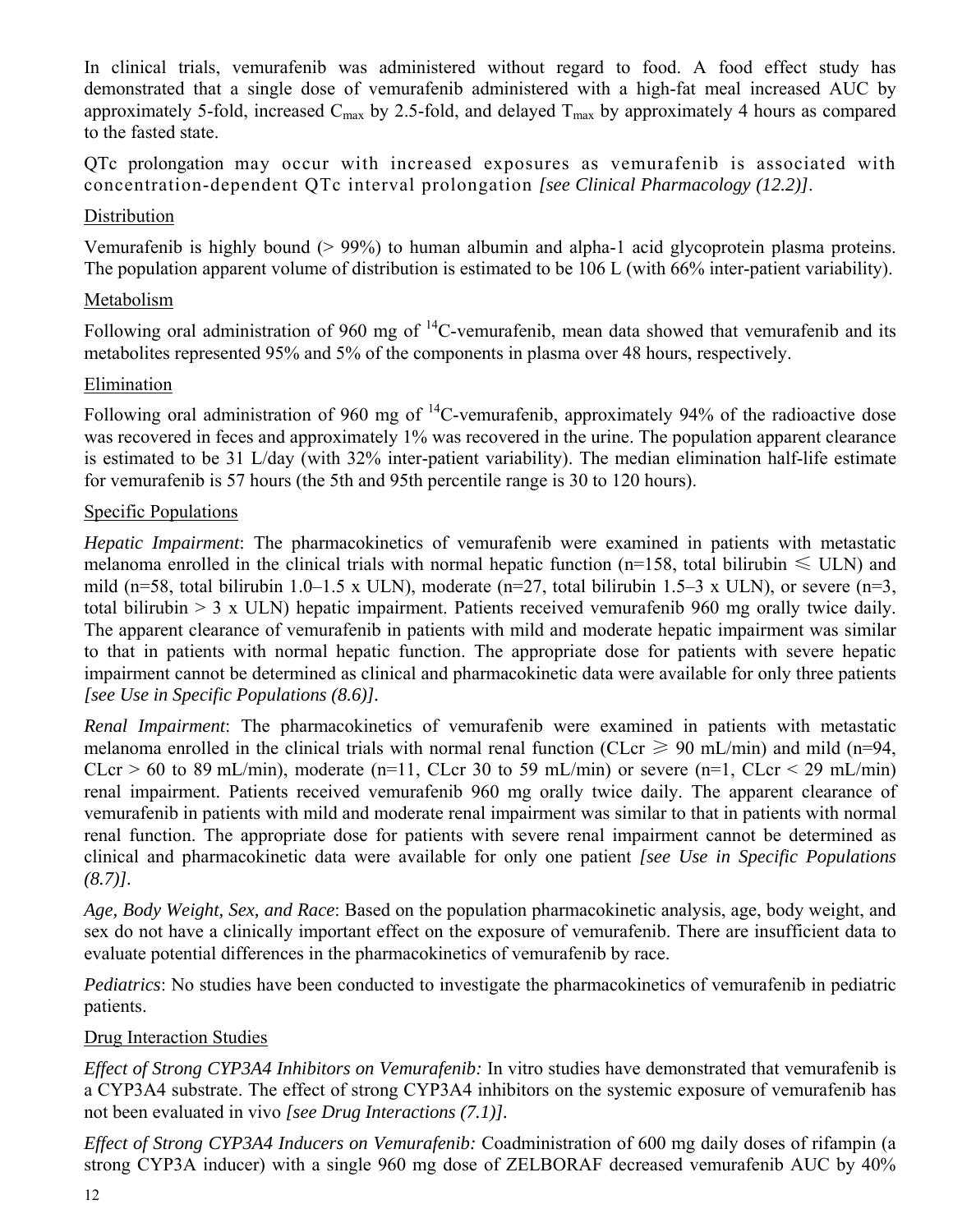(90% CI: 24%, 53%) with no effect on  $C_{\text{max}}$ , relative to a 960 mg dose of ZELBORAF administered alone *[see Dosage and Administration (2.4), Drug Interactions (7.1)]*.

*Effect of Vemurafenib on CYP Substrates:* In vitro studies suggest that vemurafenib is an inhibitor of CYP1A2, 2A6, 2B6, 2C8, 2C9, 2C19, 2D6, and 3A4/5.

Coadministration of tizanidine 2 mg (a sensitive CYP1A2 substrate) on day 21 with vemurafenib which was administered 960 mg twice daily for 21 days increased tizanidine AUC<sub>inf</sub> by 4.7-fold (90% CI: 3.6, 6.3) and Cmax by 2.2-fold (90% CI: 1.7, 2.7) in 16 cancer patients *[see Drug Interactions (7.2)]*. In an in vivo phenotypic cocktail drug-drug interaction study in patients with cancer, a single dose of the CYP probe substrate cocktail (for CYP1A2, 2D6, 3A4, 2C19 and 2C9) was administered before and concomitantly with vemurafenib (following 15 days of dosing at 960 mg twice daily). Coadministration of vemurafenib increased the mean AUC of caffeine (CYP1A2 substrate) by 2.6-fold *[see Drug Interactions (7.2)].*  Coadministration of vemurafenib increased the mean AUC of dextromethorphan (CYP2D6 substrate) by 47% and the AUC of S-warfarin (CYP2C9 substrate) by 18%, while it decreased the mean AUC of midazolam (CYP3A4 substrate) by 39%. Coadministration of vemurafenib did not change the mean systemic exposure to omeprazole (CYP2C19 substrate)*.* 

*Effect of Vemurafenib on Transporters:* In vitro studies suggest that vemurafenib is both a substrate and an inhibitor of the efflux transporters P-glycoprotein (P-gp) and Breast Cancer Resistance Protein (BCRP). Administration of vemurafenib 960 mg twice daily for 22 days increased digoxin AUC by 1.8-fold (90% CI:1.6, 2.0) and  $C_{\text{max}}$  by 1.5-fold (90% CI:1.3, 1.7) in 26 cancer patients who were coadministered a single dose of digoxin 0.25 mg (sensitive P-gp substrate) *[see Drug Interactions (7.4)]*.

### **13 NONCLINICAL TOXICOLOGY**

### **13.1 Carcinogenesis, Mutagenesis, Impairment of Fertility**

There have been no formal studies conducted assessing the carcinogenic potential of vemurafenib. ZELBORAF increased the development of cutaneous squamous cell carcinomas in patients in clinical trials.

Vemurafenib did not cause genetic damage when tested in in vitro assays (bacterial mutation [AMES Assay], human lymphocyte chromosome aberration) or in the in vivo rat bone marrow micronucleus test.

No specific studies with vemurafenib have been conducted in animals to evaluate the effect on fertility; nevertheless, no histopathological findings were noted in reproductive organs in males and females in repeat-dose toxicology studies in rats at doses up to 450 mg/kg/day (approximately 0.6 and 1.6 times the human exposure based on AUC in males and females, respectively) and dogs at doses up to 450 mg/kg/day (approximately 0.3 times the human clinical exposure based on AUC in both males and females, respectively).

### **13.2 Animal Toxicology and/or Pharmacology**

Consistent with the increased incidence of cutaneous squamous cell carcinomas in patients treated with vemurafenib, the treatment of mice implanted with human cuSCC cells with vemurafenib caused a dosedependent acceleration of the growth of the implanted tumors.

### **14 CLINICAL STUDIES**

## *Treatment-Naïve Patients*

Trial 1, an international, open-label, randomized controlled trial, equally allocated 675 patients with treatment-naive, BRAF V600E mutation-positive unresectable or metastatic melanoma, as detected by the cobas® 4800 BRAF V600 Mutation Test, to receive ZELBORAF 960 mg by mouth twice daily (n=337) or dacarbazine 1000 mg/m<sup>2</sup> intravenously on Day 1 every 3 weeks (n=338). Randomization stratification factors were disease stage, lactate dehydrogenase (LDH), ECOG performance status, and geographic region. Treatment continued until disease progression, unacceptable toxicity, and/or consent withdrawal. The major efficacy outcome measures of the trial were overall survival (OS) and investigator-assessed progression-free survival (PFS). Other outcome measures included confirmed investigator-assessed best overall response rate.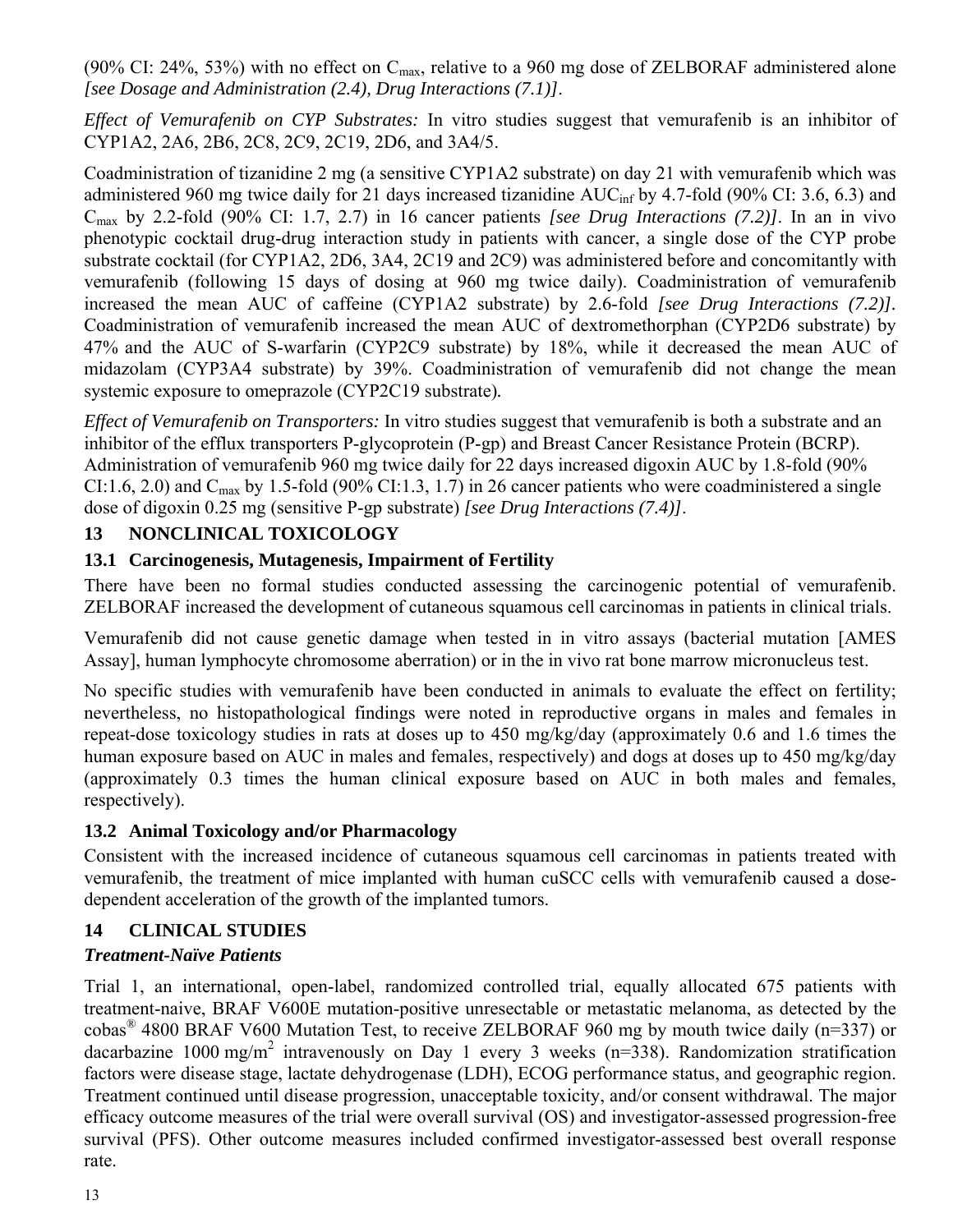Baseline characteristics were balanced between treatment groups. Most patients were male (56%) and caucasian (99%), the median age was 54 years (24% were  $\geq$  65 years), all patients had ECOG performance status of 0 or 1, and the majority of patients had metastatic disease (95%).

Trial 1 demonstrated statistically significant increases in overall survival and progression-free survival in the ZELBORAF arm compared to the dacarbazine control arm. Table 3 and Figure 1 summarize the efficacy results.

**Table 3 Efficacy of ZELBORAF in Treatment-Naïve Patients with BRAF V600E Mutation-Positive**  Melanoma<sup>a</sup>

|                                                                                 | <b>ZELBORAF</b><br>$(n=337)$ | <b>Dacarbazine</b><br>$(n=338)$ | p-value <sup>t</sup> |
|---------------------------------------------------------------------------------|------------------------------|---------------------------------|----------------------|
| <b>Overall Survival</b>                                                         |                              |                                 |                      |
| Number of Deaths <sup>b</sup>                                                   | 78 (23%)                     | 122 (36%)                       |                      |
| <b>Hazard Ratio</b><br>$(95\% \text{ CI})^c$                                    |                              | 0.47<br>(0.35, 0.62)            |                      |
| <b>Updated Median Survival (months)</b><br>$(95\% \text{ CI})$ <sup>d, e</sup>  | 13.6<br>(12.0, 15.3)         | 10.3<br>(9.1, 12.8)             |                      |
| <b>Progression-Free Survival</b>                                                |                              |                                 |                      |
| Hazard Ratio<br>$(95\% \text{ CI})^{\circ}$                                     |                              | 0.26<br>(0.20, 0.33)            |                      |
| Median PFS (months)<br>$(95\% \text{ CI})^d$                                    | 5.3<br>(4.9, 6.6)            | 1.6<br>(1.6, 1.7)               |                      |
| <sup>a</sup> As detected by the cobas <sup>®</sup> 4800 BRAF V600 Mutation Test |                              |                                 |                      |

<sup>b</sup> Total of 200 deaths (Zelboraf median follow-up 6.2 months)

<sup>c</sup> Hazard ratio estimated using Cox model; a hazard ratio of < 1 favors ZELBORAF

<sup>d</sup> Kaplan-Meier estimate

e Updated based on 478 deaths (Zelboraf median follow-up 13.4 months)

f Unstratified log-rank test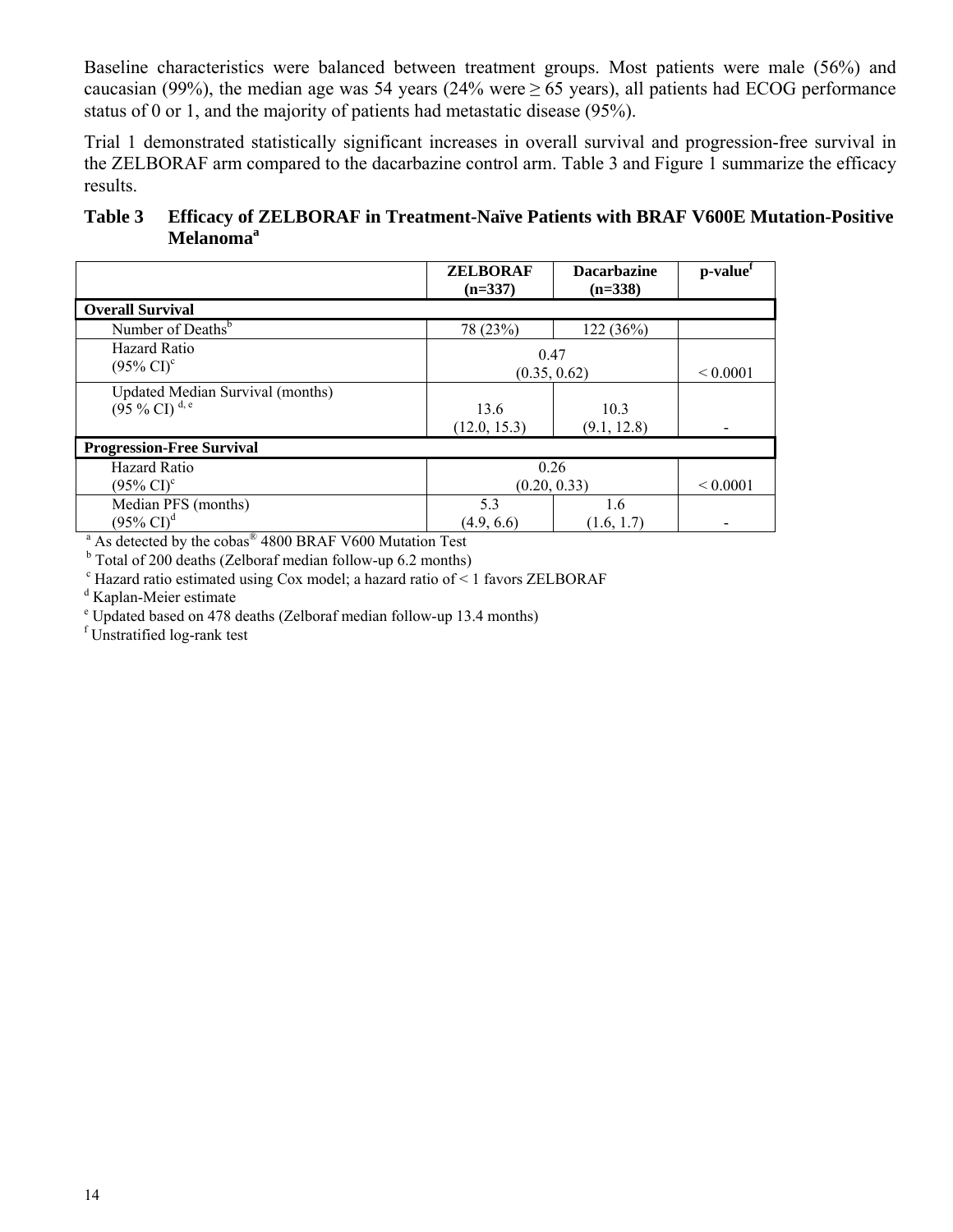#### **Figure 1 Kaplan-Meier Curves of Overall Survival – Treatment-Naïve Patients**



The confirmed, investigator-assessed best overall response rate was 48.4% (95% CI: 41.6%, 55.2%) in the ZELBORAF arm compared to 5.5% (95% CI: 2.8%, 9.3%) in the dacarbazine arm. There were 2 complete responses (0.9%) and 104 partial responses (47.4%) in the ZELBORAF arm and all 12 responses were partial responses (5.5%) in the dacarbazine arm.

### *Patients Who Received Prior Systemic Therapy*

In a single-arm, multicenter, multinational trial (Trial 2), 132 patients with BRAF V600E mutation-positive metastatic melanoma, as detected by the cobas® 4800 BRAF V600 Mutation Test, who had received at least one prior systemic therapy, received ZELBORAF 960 mg by mouth twice daily. The median age was 52 years with 19% of patients being older than 65 years. The majority of patients were male (61%) and Caucasian (99%). Forty-nine percent of patients received  $\geq 2$  prior therapies. The median duration of follow-up was  $6.87$  months (range,  $0.6$  to  $11.3$ ).

The confirmed best overall response rate as assessed by an independent review committee (IRC) was 52% (95% CI: 43%, 61%). There were 3 complete responses (2.3%) and 66 partial responses (50.0%). The median time to response was 1.4 months with 75% of responses occurring by month 1.6 of treatment. The median duration of response by IRC was 6.5 months (95% CI: 5.6, not reached).

### *Patients with Brain Metastases*

The activity of ZELBORAF for the treatment of BRAF V600E mutation-positive melanoma, metastatic to the brain was evaluated in an open-label, multicenter, single-arm, two cohort trial (Trial 3). All patients received Zelboraf 960 mg orally twice daily until disease progression or unacceptable toxicity. Patients were required to have at least one measurable brain lesion of 0.5 cm or greater on contrast-enhanced MRI, a stable or decreasing corticosteroid dose and no prior treatment with a BRAF or MEK inhibitor. Patients in Cohort A had received no prior local therapy for brain metastases. Patients in Cohort B had received at least one prior local therapy for brain metastases (surgical resection, whole brain radiotherapy, or stereotactic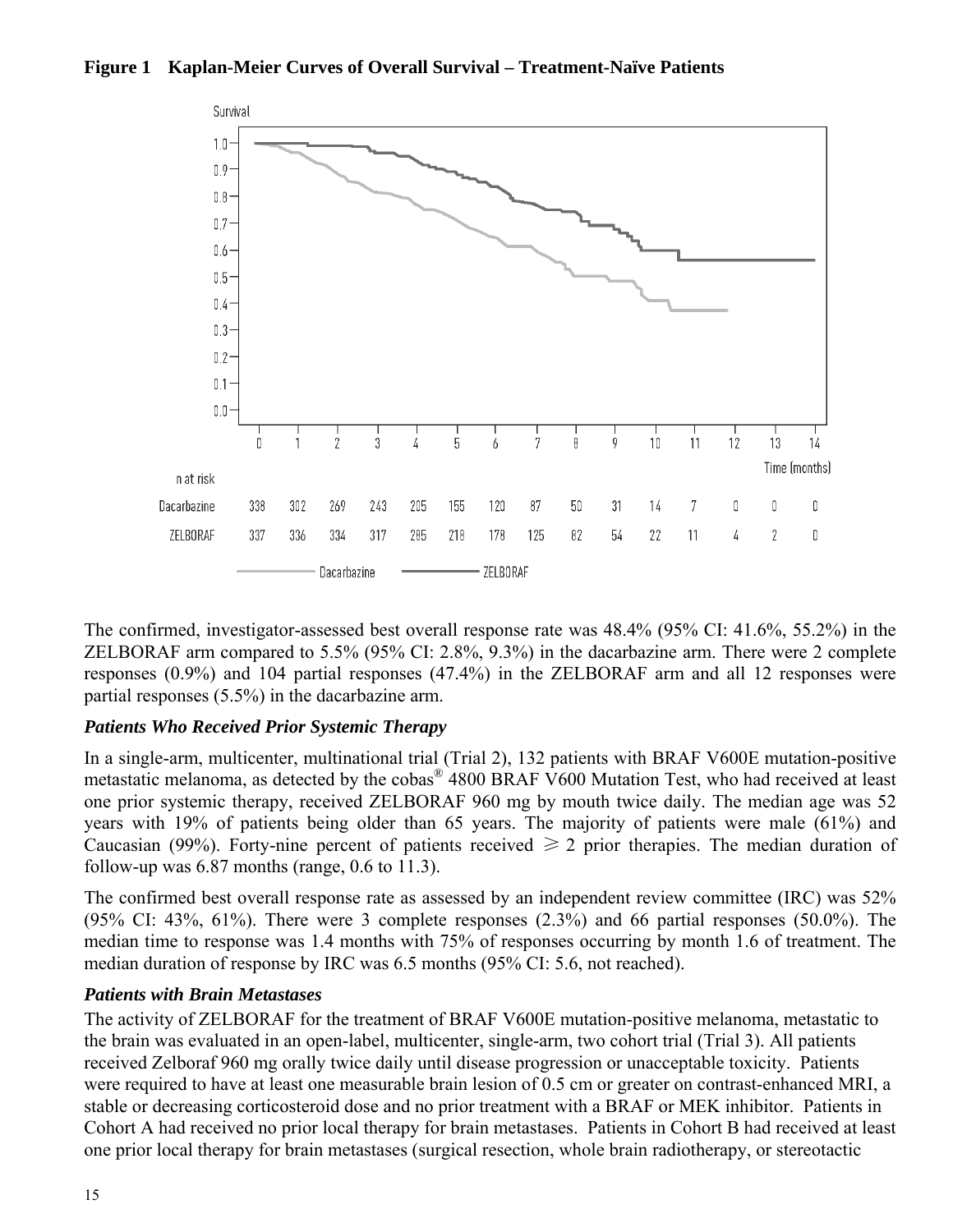radiotherapy) with CNS progression following this therapy. Patients were followed until death, disease progression, withdrawal, or up to 24 months. The primary efficacy outcome measure was the confirmed best overall response rate (BORR) in the brain in Cohort A, as assessed by an independent radiology review committee using Response Evaluation Criteria in Solid Tumors (RECIST v1.1). Secondary efficacy outcome measures included duration of response in Cohort A, and confirmed BORR and duration of response in Cohort B.

A total of 146 patients (Cohort A: n=90; Cohort B: n=56) were enrolled and received at least one dose of Zelboraf. In Cohort A, the median age of patients was 56 years, 62% were male, 47% had a pre-treatment ECOG performance status (PS) of 0, 57% had an elevated LDH value at baseline, and 20% received one or more systemic regimens for the treatment of metastatic disease. In Cohort B, the median age of patients was 53 years, 61% were male, 38% had a pre-treatment ECOG PS of 0, 55% had an elevated LDH value at baseline, and 39% received one or more systemic regimens for the treatment of metastatic disease. All patients enrolled on Trial 3 whose race was identified were White. The efficacy results are summarized in Table 4.

**Table 4 Efficacy Results in Patients with BRAF V600E Melanoma Brain Metastases** 

|                                                                      | Cohort A<br>$(n=90)$ | Cohort B<br>$(n=56)$ |
|----------------------------------------------------------------------|----------------------|----------------------|
| Confirmed Best Overall<br>Response Rate in Brain, 95%CI <sup>a</sup> | $18\%$ (11%, 27%)    | $18\%$ (9%, 30%)     |
| Complete response                                                    | $2\%$                | U                    |
| Partial response                                                     | 16%                  | 18%                  |
| Median of Duration of Response,<br>months $(95\%CI^b)$               | 4.6(2.9, 6.2)        | 6.6(2.8, 10.7)       |

<sup>a</sup> Two-sided 95% Clopper-Pearson Confidence Interval (CI)

<sup>b</sup> Kaplan-Meier estimate

### *Patients with Wild-Type BRAF Melanoma*

ZELBORAF has not been studied in patients with wild-type BRAF melanoma *[see Warnings and Precautions (5.2)].* 

## **16 HOW SUPPLIED/STORAGE AND HANDLING**

ZELBORAF (vemurafenib) is supplied as 240 mg film-coated tablets with VEM debossed on one side. The following packaging configurations are available:

NDC 50242-090-01 single bottle of 120 count

NDC 50242-090-02 single bottle of 112 count

**Storage and Stability:** Store at room temperature 20°C–25°C (68°F–77°F); excursions permitted between 15°C and 30°C (59°F and 86°F), See USP Controlled Room Temperature. Store in the original container with the lid tightly closed.

**Disposal of unused/expired medicines:** The release of pharmaceuticals in the environment should be minimized. Medicines should not be disposed of via wastewater and disposal through household waste should be avoided. Use established "collection systems," if available in your location.

## **17 PATIENT COUNSELING INFORMATION**

See FDA-approved patient labeling (Medication Guide).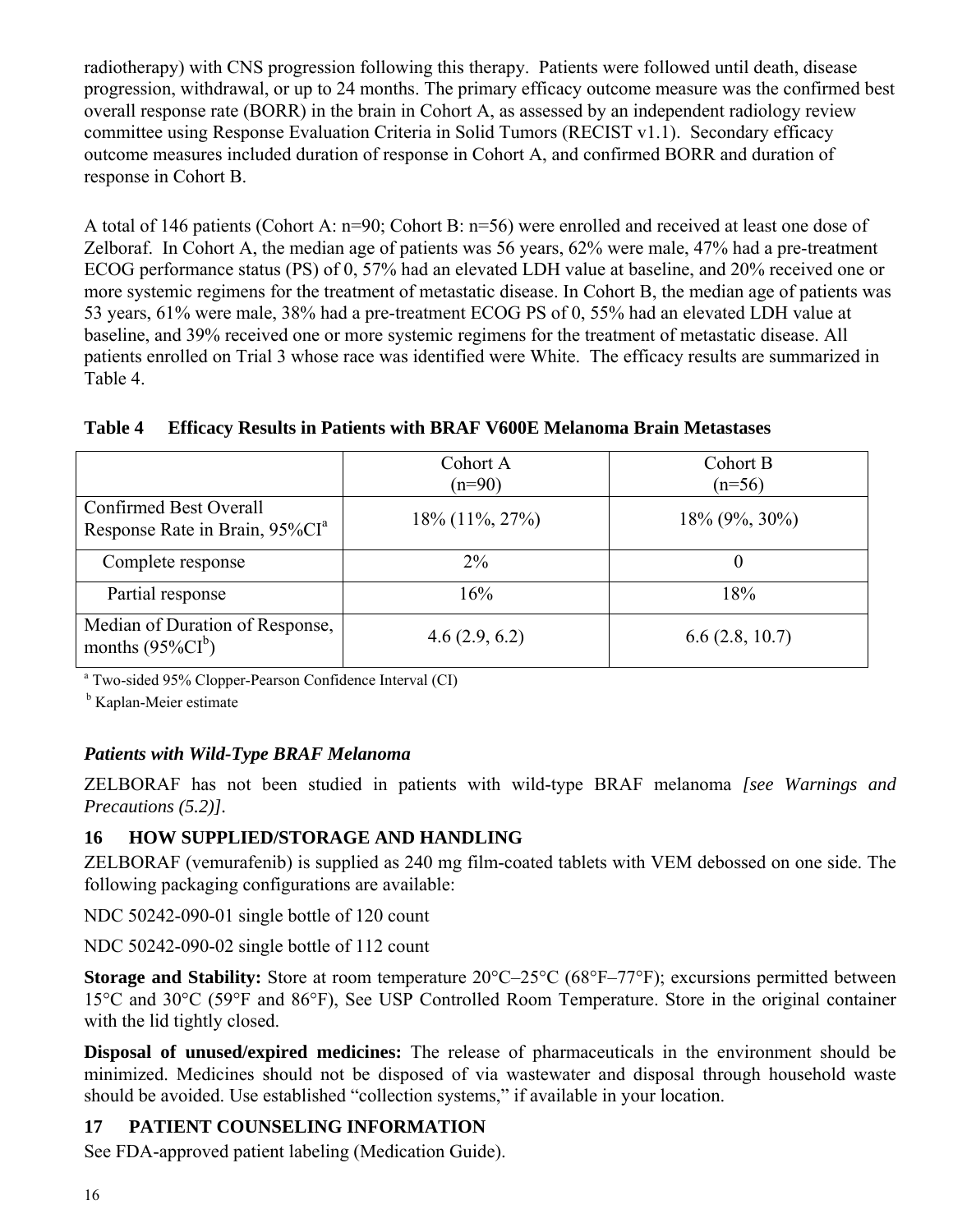Healthcare providers should advise patients of the potential benefits and risks of ZELBORAF and instruct their patients to read the Medication Guide before starting ZELBORAF therapy. Inform patients of the following:

- Evidence of BRAF V600E mutation in the tumor specimen with an FDA approved test is necessary to identify patients for whom treatment with ZELBORAF is indicated *[see Dosage and Administration (2.1)]*.
- ZELBORAF increases the risk of developing new primary cutaneous malignancies. Advise patients of the importance of contacting their healthcare provider immediately for any changes in their skin *[see Warnings and Precautions (5.1)]*.
- Anaphylaxis and other serious hypersensitivity reactions can occur during treatment and upon reinitiation of treatment with ZELBORAF. Advise patients to stop taking ZELBORAF and to seek immediate medical attention for symptoms of anaphylaxis or hypersensitivity *[see Warnings and Precautions (5.3)]*.
- Severe dermatologic reactions can occur in patients receiving ZELBORAF. Advise patients to stop taking ZELBORAF and to contact their health-care provider for severe dermatologic reactions *[see Warnings and Precautions (5.4)]*.
- ZELBORAF can prolong QT interval, which may result in ventricular arrhythmias. Advise patients of the importance of monitoring of their electrolytes and the electrical activity of their heart (via an ECG) during ZELBORAF treatment *[see Warnings and Precautions (5.5)]*.
- Liver injury leading to functional hepatic impairment, including coagulopathy or other organ dysfunction, can occur with ZELBORAF. Advise patients of the importance of laboratory monitoring of their liver during ZELBORAF treatment and to contact their health-care provider for relevant symptoms *[see Warnings and Precautions (5.6)]*.
- ZELBORAF can cause mild to severe photosensitivity. Advise patients to avoid sun exposure, wear protective clothing, and use a broad spectrum UVA/UVB sunscreen and lip balm (SPF  $\geq$  30) when outdoors to help protect against sunburn *[see Warnings and Precautions (5.7)]*.
- Ophthalmologic reactions can occur in patients treated with ZELBORAF. Advise patients to contact their health-care provider immediately for ophthalmologic symptoms *[see Warnings and Precautions (5.8)]*.

Embryo-fetal Toxicity

- Advise pregnant women and females of reproductive potential of the potential risk to a fetus *[see Warnings and Precautions (5.9) and Use in Special Populations (8.1)]*.
- Advise females of reproductive potential to use effective contraception during treatment with ZELBORAF and for 2 weeks after the final dose *[see Warnings and Precautions (5.9) and Use in Special Populations (8.1, 8.3)]*.
- Advise female patients to contact their health-care provider immediately with a known or suspected pregnancy *[see Warnings and Precautions (5.9) and Use in Special Populations (8.1, 8.3)]*.

### Lactation

- Advise a woman not to breastfeed during treatment with ZELBORAF and for 2 weeks after the final dose. *[see Use in Specific Populations (8.2)]*.
- Radiation sensitization and recall can occur in patients treated with radiation prior to, during, or subsequent to ZELBORAF treatment. Advise patients to inform their health care provider if they have had or are planning to receive radiation therapy *[see Warnings and Precautions (5.10), Adverse Reactions (6.2)].*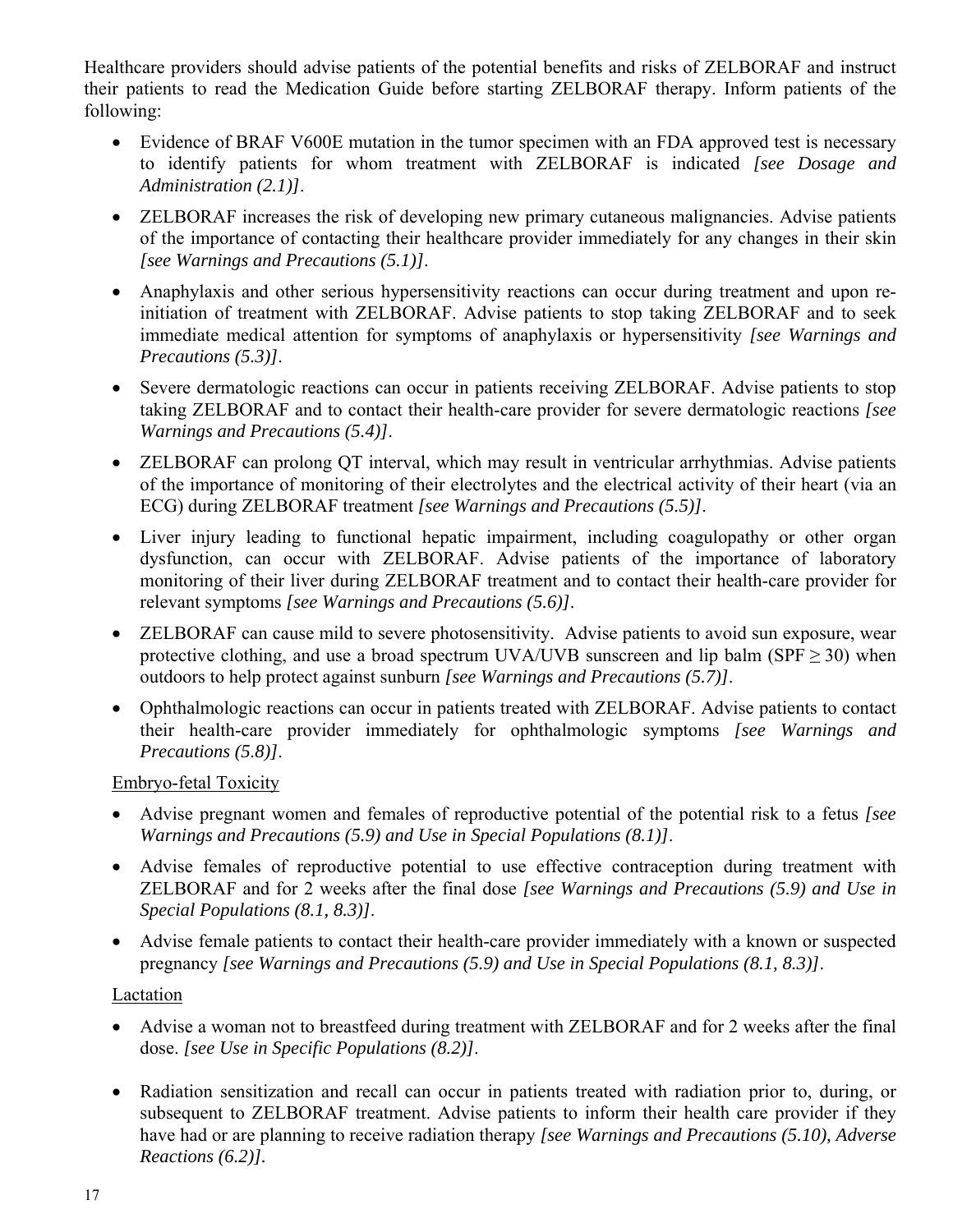Renal failure can occur in patients treated with ZELBORAF. Advise patients of the importance of monitoring serum creatinine prior to and during ZELBORAF treatment *[see Warnings and Precautions (5.11), Adverse Reactions (6.2)].*

Distributed by: **Genentech USA, Inc.** South San Francisco, CA  $94080-4990$ 

ZELBORAF is a registered trademark of Genentech, Inc. 1 DNA Way Co-promoted by: Genentech USA, Inc. and Daiichi Sankyo, Inc.<br>South San Francisco, CA 94080-4990 Co-promoted by: Genentech USA, Inc. and Daiichi Sankyo, Inc.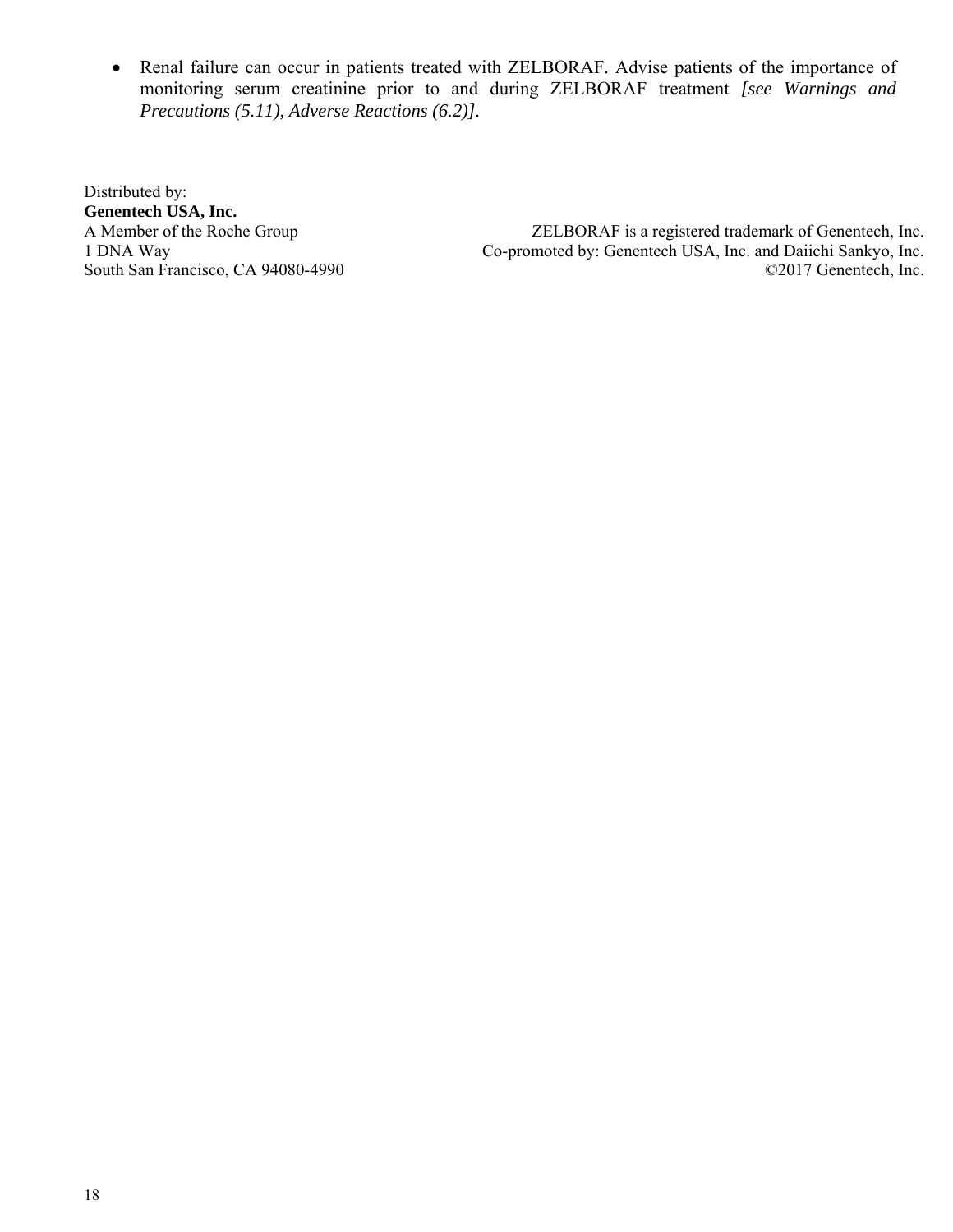### **MEDICATION GUIDE ZELBORAF**®  **(ZEL-bor-raf) (vemurafenib)**

#### **tablet**

#### **What is the most important information I should know about ZELBORAF? ZELBORAF can cause serious side effects, including:**

**Risk of cancers.** ZELBORAF may cause a type of skin cancer called cutaneous squamous cell carcinoma (cuSCC). New melanoma lesions have occurred in people who take ZELBORAF. ZELBORAF may also cause another type of cancer called non-cutaneous squamous cell carcinoma (SCC). Talk with your healthcare provider about your risk for these cancers.

#### **Check your skin and tell your healthcare provider right away about any skin changes including a:**

- new wart
- skin sore or reddish bump that bleeds or does not heal
- change in size or color of a mole

Your healthcare provider should check your skin before you start taking ZELBORAF, and every 2 months while taking ZELBORAF, to look for any new skin cancers. Your healthcare provider may continue to check your skin for 6 months after you stop taking ZELBORAF.

Your healthcare provider should also check for cancers that may not occur on the skin. Tell your healthcare provider about any new symptoms that you get while taking ZELBORAF.

#### See **"What are the possible side effects of ZELBORAF?"** for more information about side effects.

#### **What is ZELBORAF?**

ZELBORAF is a prescription medicine used to treat a type of skin cancer called melanoma,

- that has spread to other parts of the body or cannot be removed by surgery, and
- that has a certain type of abnormal "BRAF" gene.

Your healthcare provider will perform a test to make sure that ZELBORAF is right for you.

- ZELBORAF is not used to treat melanoma with a normal BRAF gene.
- It is not known if ZELBORAF is safe and effective in children under 18 years of age.

# **What should I tell my healthcare provider before taking ZELBORAF?**

# **Before you take ZELBORAF, tell your healthcare provider if you:**

- have any heart problems, including a condition called long QT syndrome
- have liver or kidney problems
- have had or are planning to receive radiation therapy
- have been told that you have low blood levels of potassium, calcium, or magnesium
- have any other medical conditions
- are pregnant or plan to become pregnant. ZELBORAF can harm your unborn baby.
	- o Females who are able to become pregnant should use effective birth control during ZELBORAF treatment and for 2 weeks after the final dose.
	- o Talk to your healthcare provider about birth control methods that may be right for you.
	- o Tell your healthcare provider right away if you become pregnant or think you are pregnant during treatment with ZELBORAF.
- are breastfeeding or plan to breastfeed. It is not known if ZELBORAF passes into your breast milk. Do not breastfeed during treatment with ZELBORAF and for 2 weeks after the final dose. Talk to your healthcare provider about the best way to feed your baby during this time.

**Tell your healthcare provider about all the medicines you take**, including prescription and over-the-counter medicines, vitamins, and herbal supplements. Know the medicines you take. Keep a list of them to show your healthcare provider and pharmacist when you get a new medicine.

#### **How should I take ZELBORAF?**

- Take ZELBORAF exactly as your healthcare provider tells you. Do not change your dose or stop taking ZELBORAF unless your healthcare provider tells you to.
- Take ZELBORAF every 12 hours with or without a meal.
- Do not crush or chew ZELBORAF tablets.
- Do not take an additional dose of ZELBORAF if you vomit after taking your scheduled dose. Take your next dose at your regular time.
- If you miss a dose of ZELBORAF, take it as soon as you remember. If it is within 4 hours of your next scheduled dose, just take your next dose at your regular time. Do not make up for the missed dose.
- If you take too much ZELBORAF, call your healthcare provider or go the nearest hospital emergency room right away.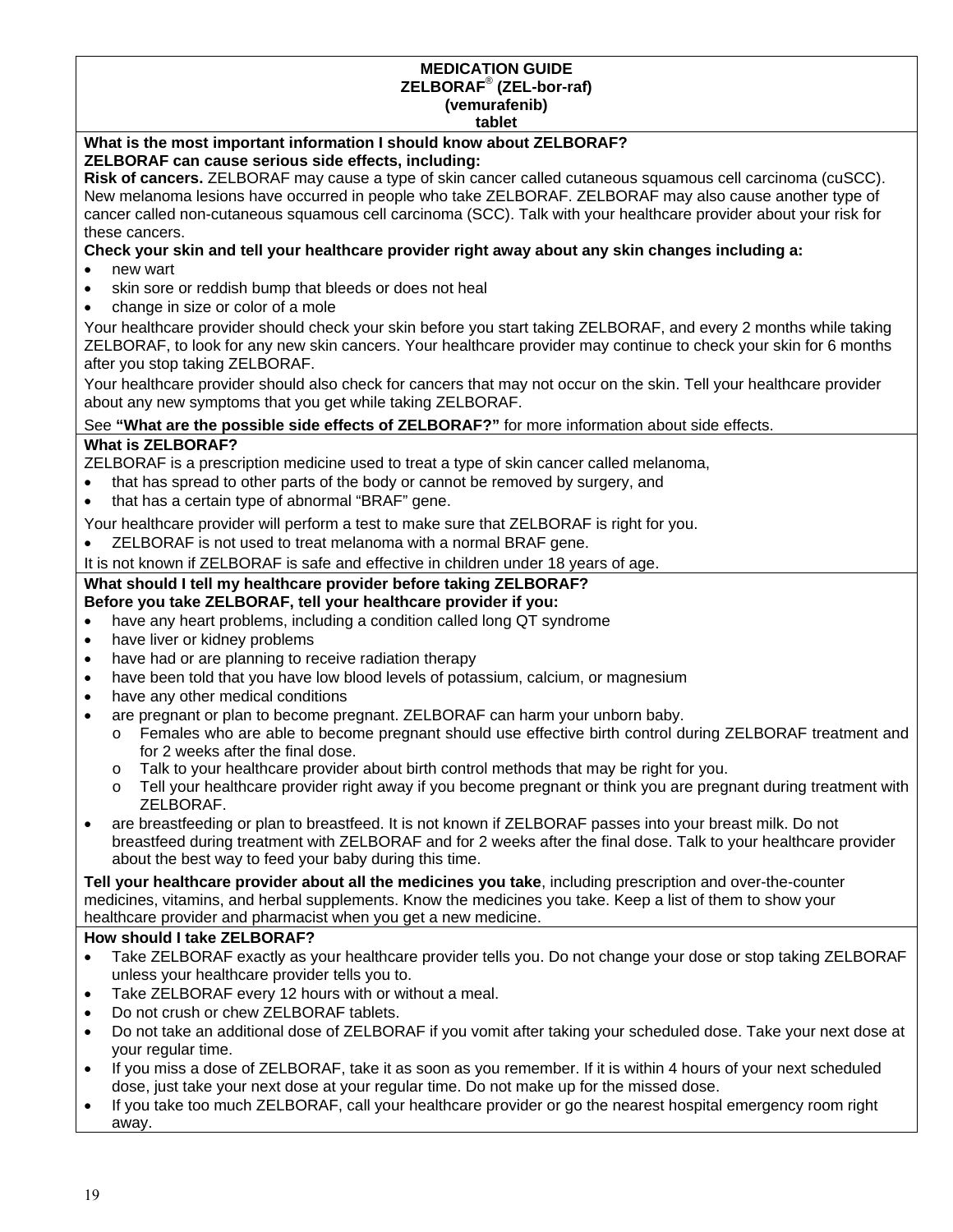### **What should I avoid while taking ZELBORAF?**

Avoid sunlight while you are taking ZELBORAF. ZELBORAF can make your skin sensitive to sunlight. You may burn more easily and get severe sunburns. To help protect against sunburn:

- When you go outside, wear clothes that protect your skin, including your head, face, hands, arms, and legs.
- Use lip balm and a broad-spectrum sunscreen with SPF 30 or higher.

# **What are the possible side effects of ZELBORAF?**

**ZELBORAF may cause serious side effects, including:** 

- **See "What is the most important information I should know about ZELBORAF?"**
- **Allergic reactions can happen while taking ZELBORAF and can be severe.** Stop taking ZELBORAF and get medical help right away if you get any of these symptoms of an allergic reaction:
	- o rash or redness all over your body
	- o trouble breathing or swallowing
	- o swelling of the face, lips, or tongue **o a fast heartbeat**
- o throat tightness or hoarseness
- o feel faint
- **Severe skin reactions.** Stop taking ZELBORAF and call your healthcare provider right away if you get a skin rash with any of the following symptoms because you may have a severe skin reaction: o blisters on your skin
	- o fever

o blisters or sores in your mouth

- o peeling of your skin
- **Changes in the electrical activity of your heart called QT prolongation. QT prolongation can cause irregular heartbeats that can be life-threatening.** Your healthcare provider should do tests before you start taking ZELBORAF and during your treatment with ZELBORAF to check the electrical activity of your heart. Tell your healthcare provider right away if you feel faint, lightheaded, dizzy, or feel your heart beating irregularly or
- fast while taking ZELBORAF. These may be symptoms related to QT prolongation.
- Liver injury. Your healthcare provider should do blood tests to check your liver function before you start taking ZELBORAF and during treatment. Tell your healthcare provider right away if you get any of these symptoms of a liver problem during treatment:
	- o yellowing of your skin or the white part of your eyes
	- o dark or brown (tea color) urine
	- o nausea or vomiting
	- o loss of appetite
	- o pain on the right side of your stomach
- **Eye problems.** Tell your healthcare provider right away if you get any of these symptoms during treatment with ZELBORAF:
	- o eye pain, swelling, or redness
		- blurred vision or other vision changes
- **Worsening side effects from radiation treatment.** Tell your healthcare provider if you have had or are planning to receive radiation therapy.
- **Kidney injury**. Your healthcare provider should do blood tests to check your kidney function before you start taking ZELBORAF and during treatment.

#### **The most common side effects of ZELBORAF include:**

- 
- rash (see "Severe skin reactions" above) **above** nausea
- hair loss **itching**
- tiredness warts
- joint pain sunburn or sunburn or sun sensitivity of the sunburn or sun sensitivity
	-
	-
	-

Tell your healthcare provider if you have any side effect that bothers you or that does not go away. These are not all the possible side effects of ZELBORAF. For more information about side effects, ask your healthcare provider or pharmacist.

Call your doctor for medical advice about side effects. You may report side effects to FDA at 1-800-FDA-1088. You may also report side effects to Genentech at 1-888-835-2555.

#### **How should I store ZELBORAF?**

- Store ZELBORAF at room temperature between 68°F to 77°F (20°C to 25°C).
- Store ZELBORAF in the original container with the lid tightly closed.
- Ask your healthcare provider or pharmacist how to safely throw away (dispose of) any unused or expired ZELBORAF.

#### **Keep ZELBORAF and all medicine out of the reach of children.**

- o redness or swelling of your face, hands, or soles of your feet
-